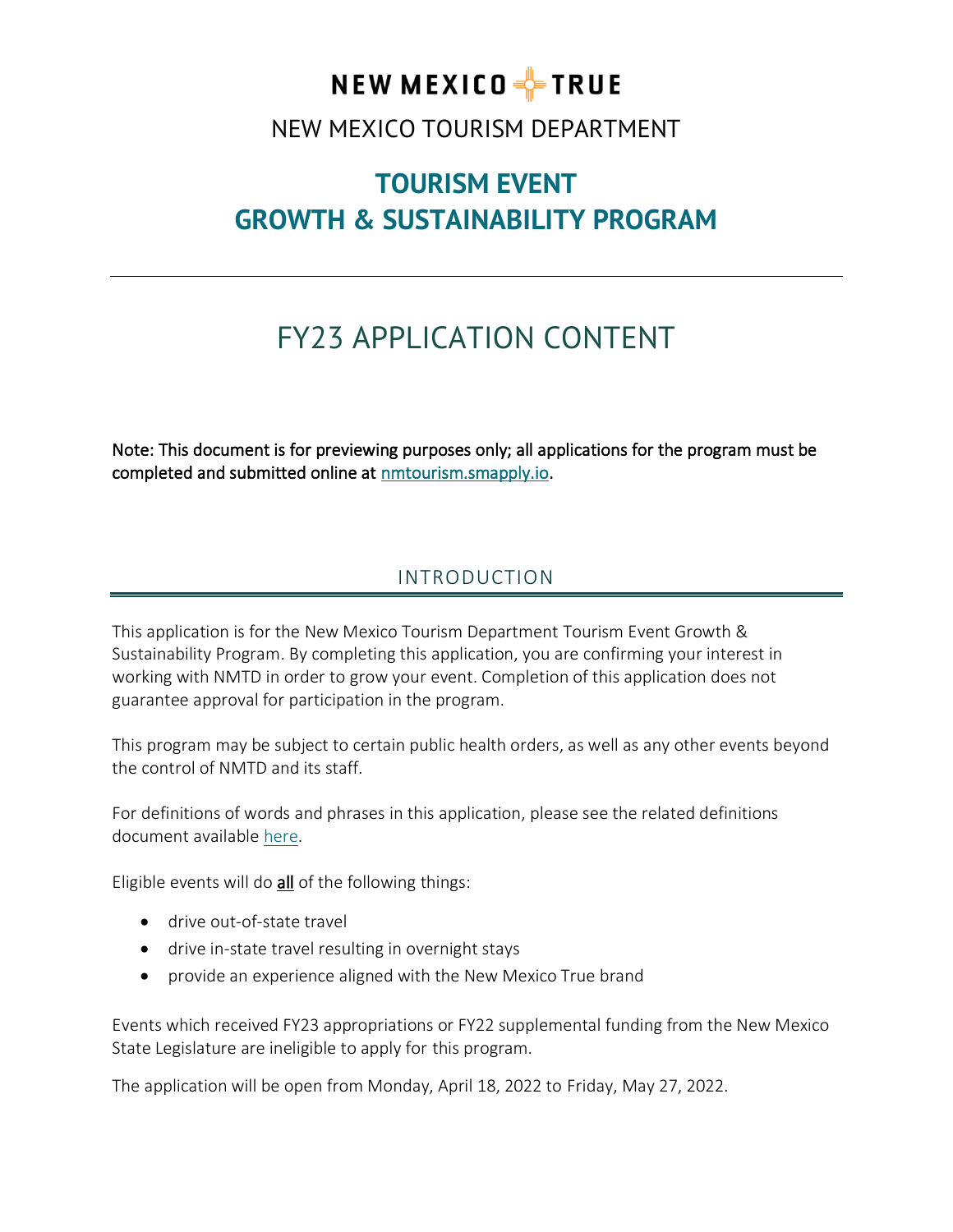Did this event receive FY23 appropriations or FY22 supplemental funding from the New Mexico State Legislature?

Yes EVENT IS INELIGIBLE  $O$  No

# PAGE 2

### VENDOR STATUS

Are you currently a vendor within the New Mexico State SHARE system? O Yes O No SKIP TO PAGE 4

# PAGE 3

Vendor Name

Vendor Number

### PAGE 4

If the applicant is a nonprofit organization, is the nonprofit in good standing with the New Mexico Secretary of State and the New Mexico Office of the Attorney General?

(Select all that apply.)

 $\Box$  Yes, with the New Mexico Secretary of State

 $\Box$  Yes, with the New Mexico Office of the Attorney General

 $\Box$  No (Please Explain)

 $\Box$  Not Applicable (Organization is Not a Nonprofit)

If the fiscal agent identified is a nonprofit organization, is the nonprofit in good standing with the New Mexico Secretary of State and the New Mexico Office of the Attorney General?

(Select all that apply.)

 $\Box$  Yes, with the New Mexico Secretary of State

 $\Box$  Yes, with the New Mexico Office of the Attorney General

 $\Box$  No (Please Explain)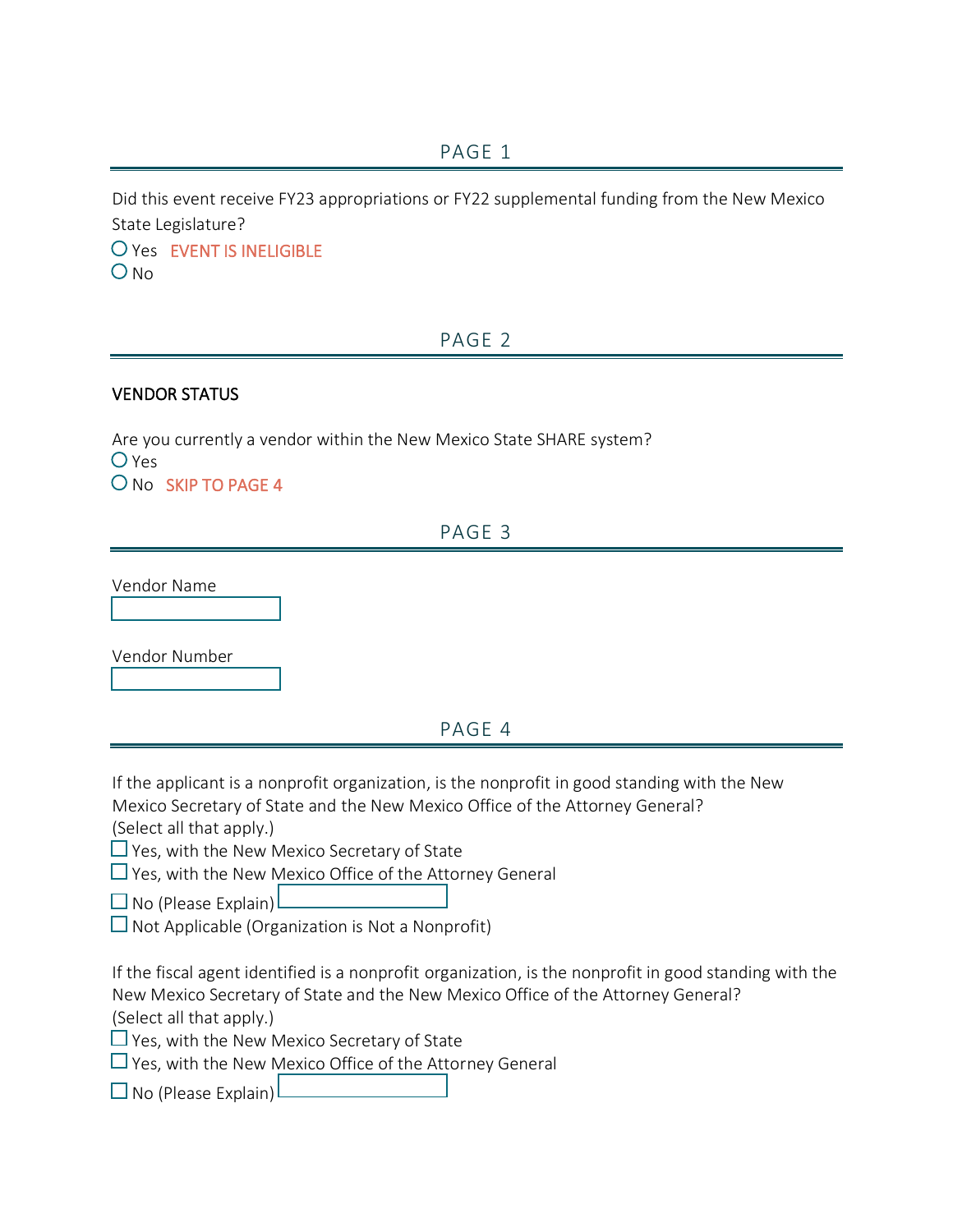$\Box$  Not Applicable (Fiscal Agent is Not a Nonprofit)

Do you currently have an active W-9 on file with the State of New Mexico? O Yes

 $ONO$ 

If you have a W-9 currently on file with the State of New Mexico, please upload it here. If you do not currently have a W-9 on file with the State of New Mexico, please complete the form found at [this link](https://www.nmdfa.state.nm.us/wp-content/uploads/2021/08/NM-SUBSTITUTE-W9.pdf) and upload it here.

 $\hat{\mathbb{L}}$  Upload a file

### PAGE 5

#### APPLICANT CONTACT INFORMATION

Name Organization Name Role/Position Title E-mail Address(es) Phone Number(s) Role in Event

PAGE 6

#### FISCAL AGENT INFORMATION

An eligible fiscal agent is required for all parts of this program.

Eligible fiscal agents include legal, nonprofit tourism-related organizations, as designated by the Internal Revenue Service (IRS); for-profit organizations; and municipalities, counties, and tribal governments within the State of New Mexico that promote New Mexico as a visitor destination.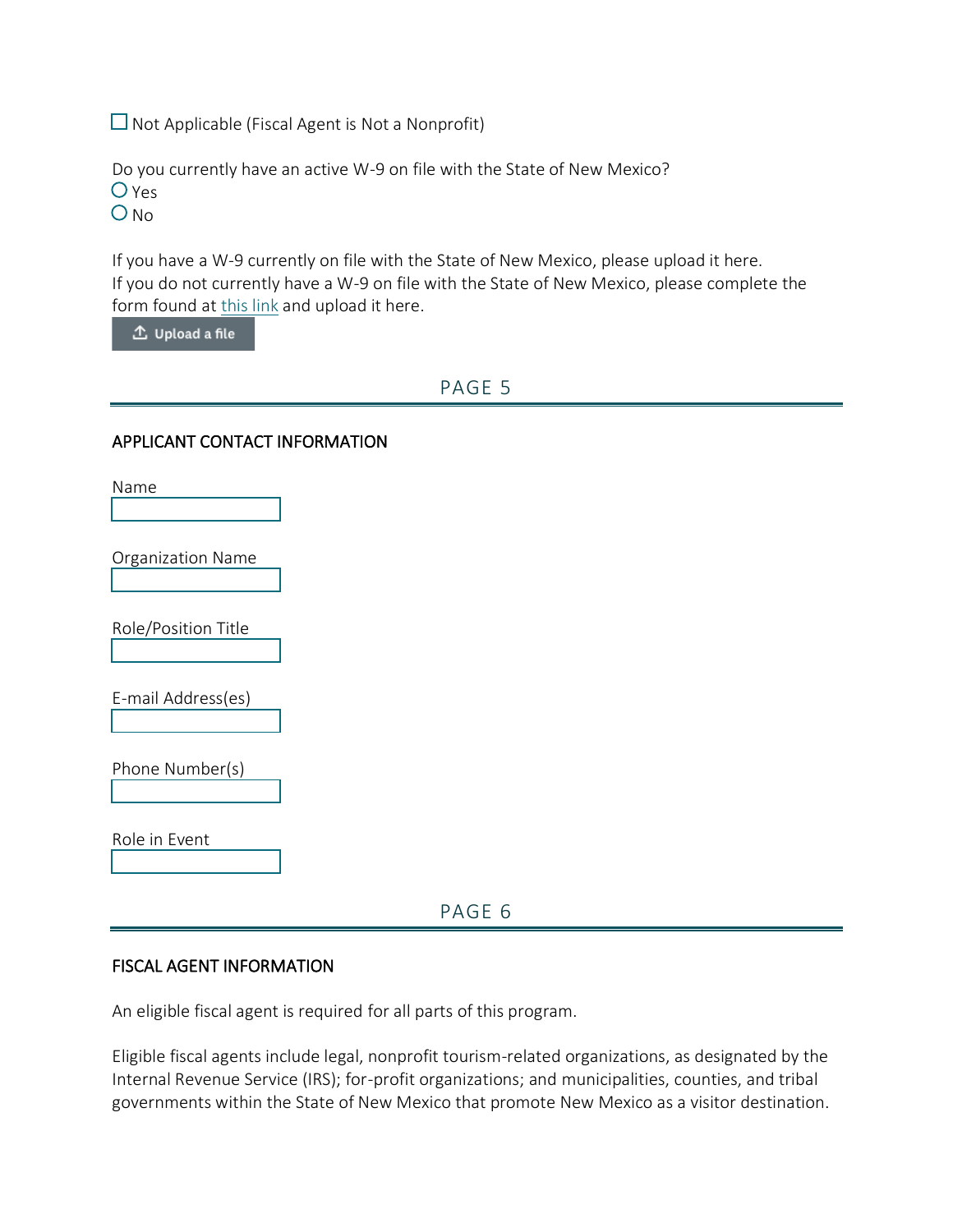The Event Accelerator and Event Sponsorship do not require a match or co-funding. The CoOp Events Advertising Program is a 2:1 co-funded marketing program in which awarded entities choose from a media menu up to an award of \$10,000.

Does this event currently have a fiscal agent?  $O$  Yes O No EVENT IS INELIGIBLE

### PAGE 7

This fiscal agent is a… (select one) Government entity (municipality, county, tribal government)

 $\overline{O}$  Nonprofit entity

For-profit entity

Fiscal Agent Name

Representative Name

Representative Phone Number

Representative E-mail Address

CRS Identification Number

Name of Authorized Signatory (if/when a contract must be executed)

E-mail of Authorized Signatory

Does the fiscal agent agree to administer program funds, including for the 2:1 co-funded marketing award?

 $O$  Yes

O No EVENT IS INELIGIBLE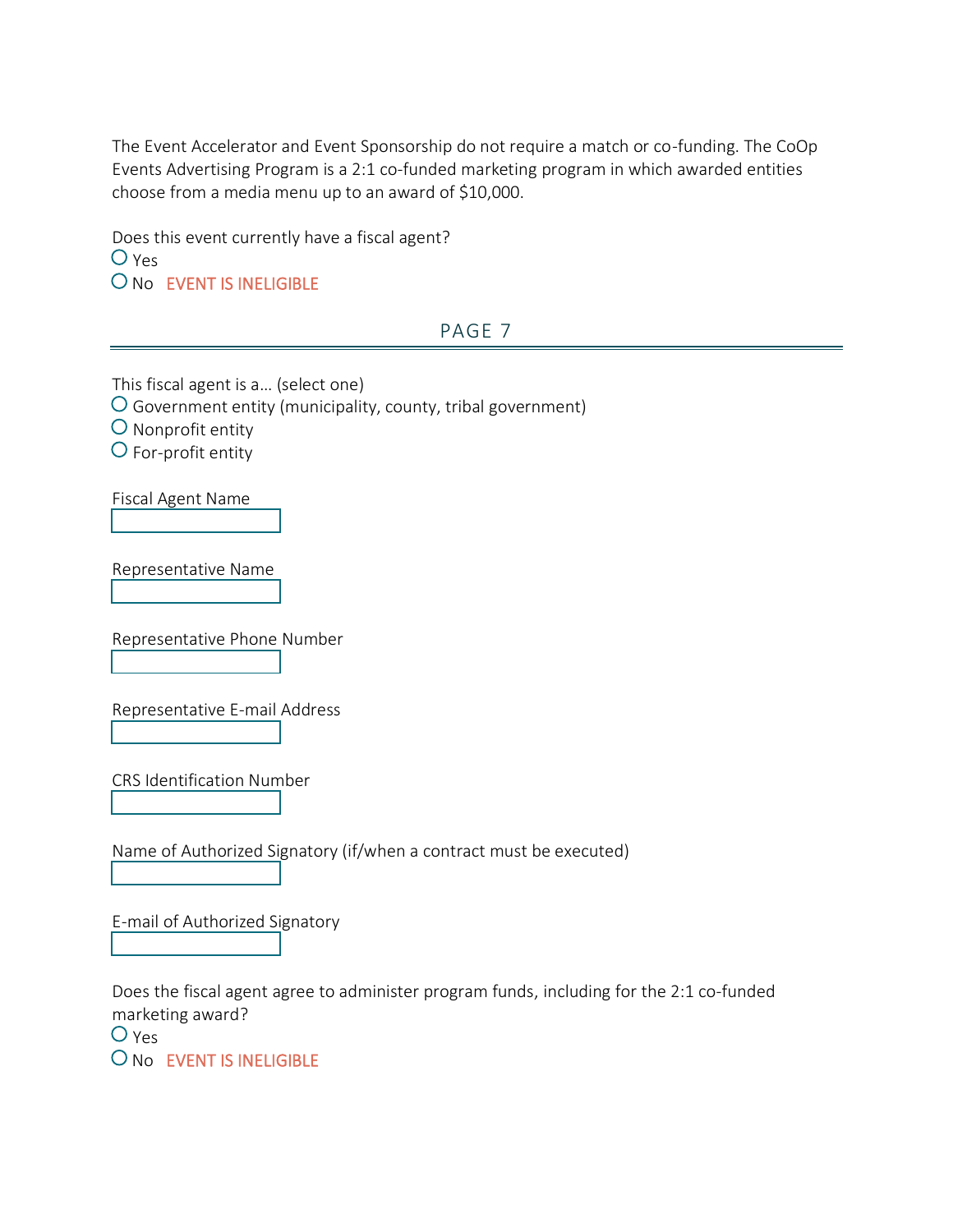#### NMTD PROGRAM PARTICIPATION

Has this event participated in the Strategic Events Recovery Readiness Initiative (SERRI) program offered by NMTD?  $O$  Yes O No SKIP TO PAGE 10

### PAGE 9

Fiscal Year(s) of Participation

(The NMTD fiscal year runs from July 1 to June 30; e.g., FY22 = July 1, 2021-June 30, 2022)

# PAGE 10

Has this event ever participated in any NMTD programs in prior years?

 $O$  Yes O No SKIP TO PAGE 12

# PAGE 11

Please list program(s) and year(s) of participation.

PAGE 12

#### PRIMARY EVENT DETAILS

Event Name

Event Type Select all that apply. Concerts & Performances  $\Box$  Festivals & Fairs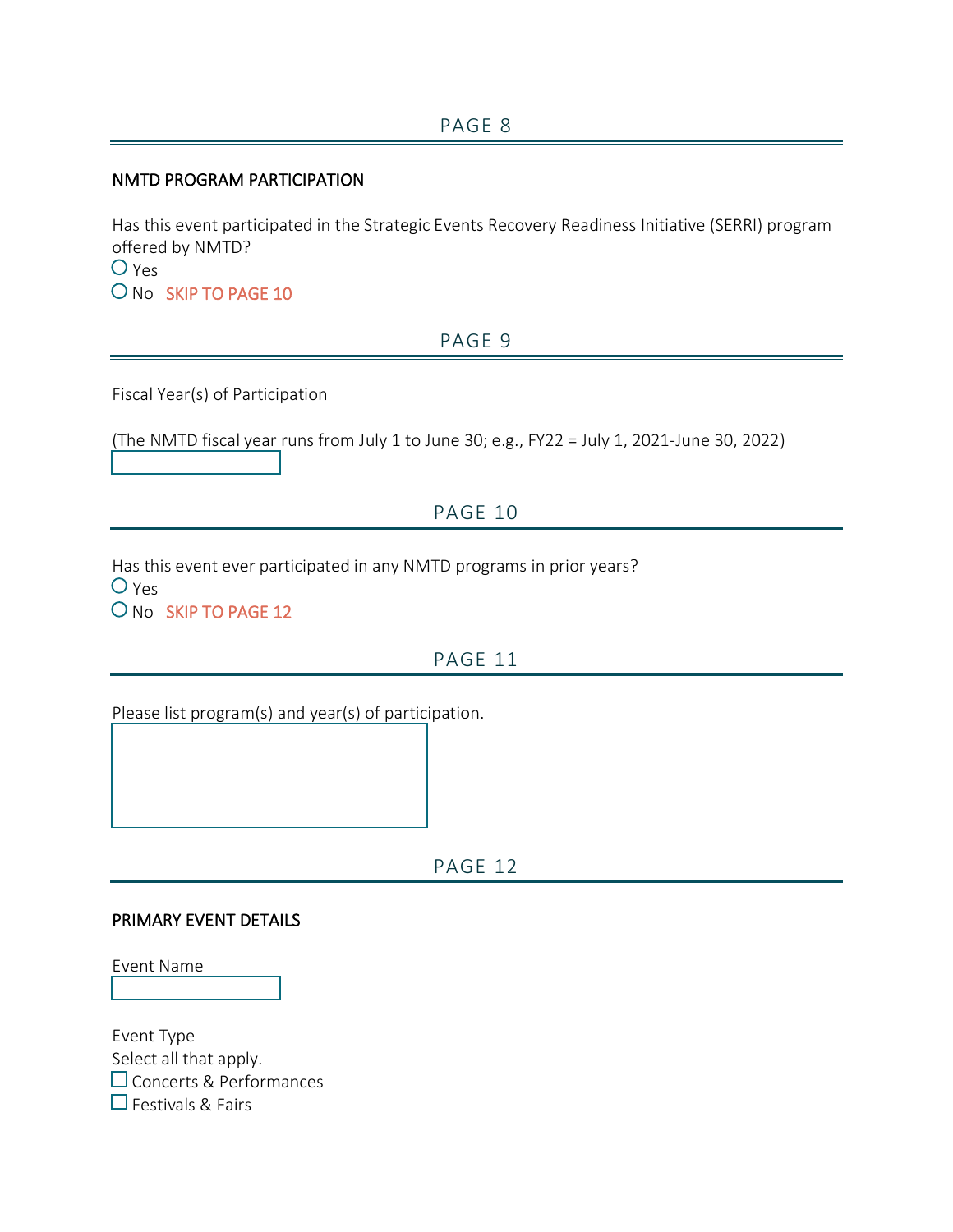| $\Box$ Food & Wine                   |
|--------------------------------------|
| $\Box$ Big Annual Markets            |
| $\Box$ Native American Events        |
| $\Box$ Balloon Fiestas & Rallies     |
| $\Box$ Sporting / Outdoor Recreation |
| $\Box$ Other (Please Specify)        |

Event Description

Current or Proposed Location(s)

PAGE 13

#### EVENT TIMING

Current Edition Number (for 2022, or 2023 if event not held in 2022) (e.g., 50th Annual Balloon Festival = 50)

Date(s) for 2022 (or 2023 if 2022 dates have already passed)

Are the event's dates always at the same time of year as the dates listed above? Yes SKIP TO PAGE 15  $O$  No

### PAGE 14

Please select the month(s) when the event normally takes place.

If the event spans two months or is sometimes in one month and sometimes in another, select both months.

 $\Box$  January

 $\Box$  February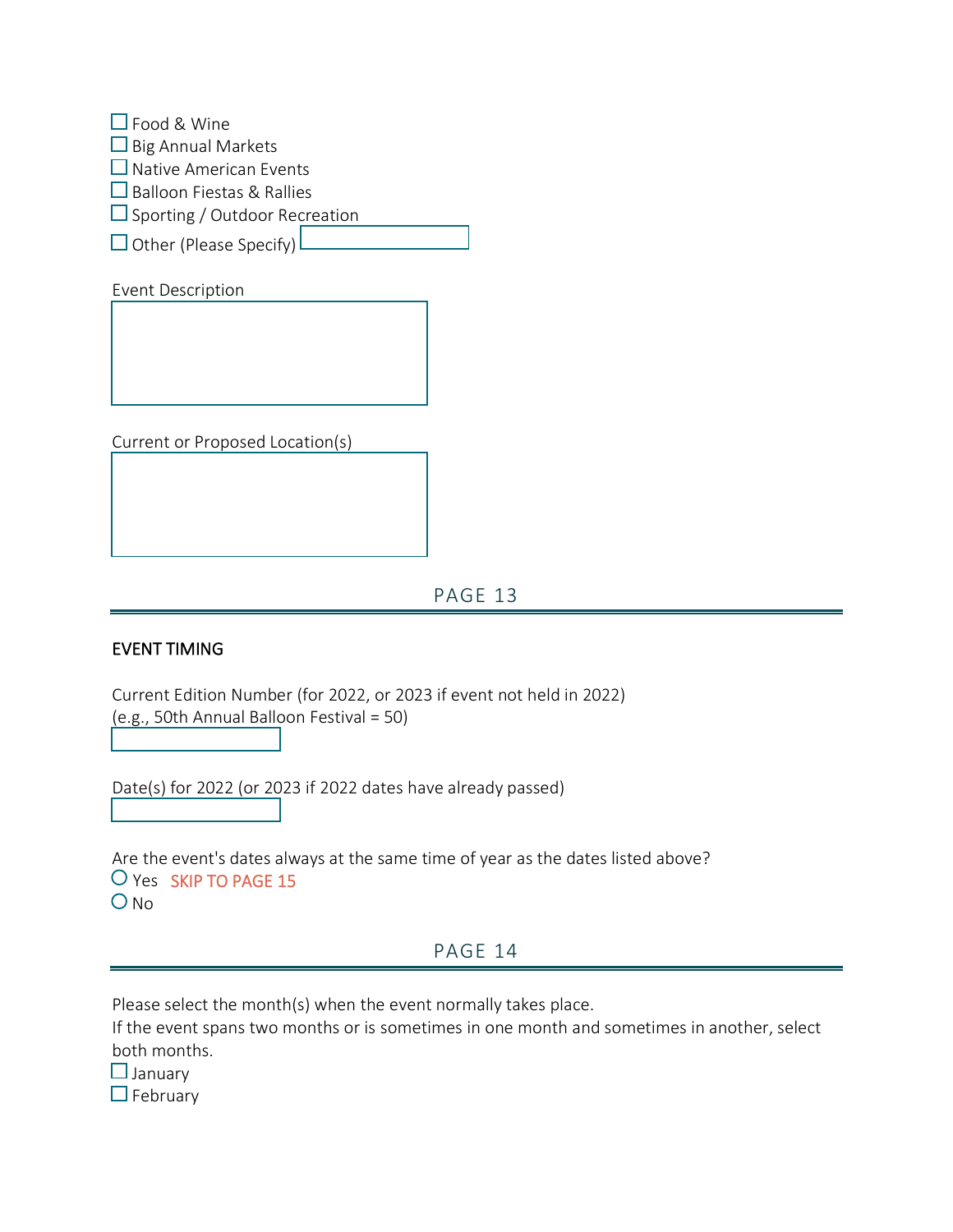| $\Box$ March       |
|--------------------|
|                    |
| $\Box$ April       |
| $\square$ May      |
| $\square$ June     |
| $\Box$ July        |
| $\Box$ August      |
| $\Box$ September   |
| $\Box$ October     |
| $\square$ November |
| December           |

# PAGE 15

### **ATTENDANCE**

Event Attendance in 2019  $O$  4,999 or fewer 5,000-9,999  $O$  10,000-24,999 25,000-49,999  $O_{50,000+}$ O Not sure

What was the most recent year this event was held?

| $O$ 2016          |                          |  |
|-------------------|--------------------------|--|
| O 2017            |                          |  |
| O <sub>2018</sub> |                          |  |
|                   | O 2019 SKIP TO PAGE 17   |  |
| O <sub>2020</sub> |                          |  |
| $O_{2021}$        |                          |  |
| $O_{2022}$        |                          |  |
|                   | O Other (Please Specify) |  |

PAGE 16

Event Attendance in Most Recent Year Held

- $O$  4,999 or fewer
- 5,000-9,999
- $O$  10,000-24,999
- 25,000-49,999
- $O_{50,000+}$
- O Not sure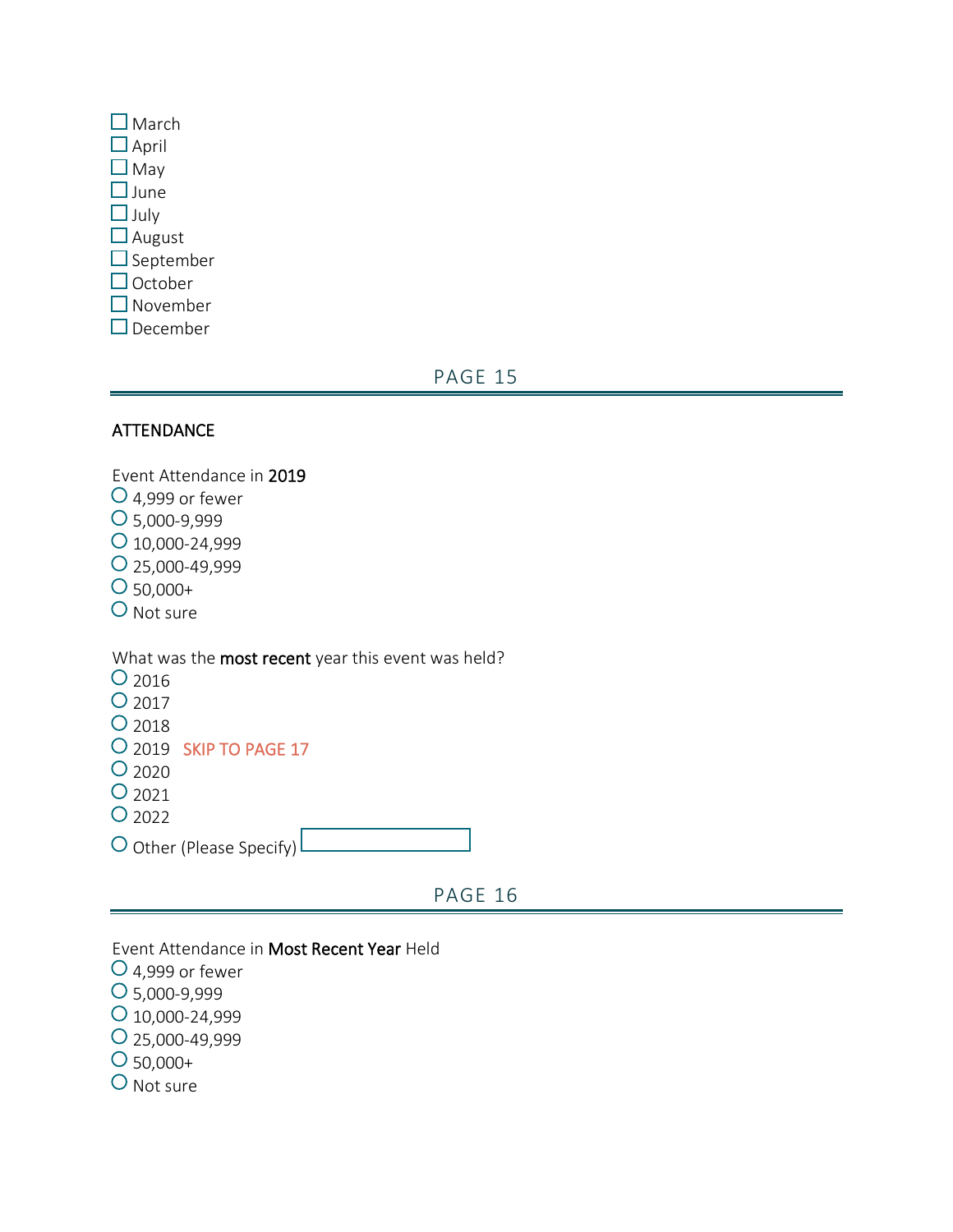Projected Attendance in 2022 (or 2023 if 2022 dates have passed)

- $O$  4,999 or fewer
- 5,000-9,999
- $O$  10,000-24,999
- 25,000-49,999
- $O$  50,000+
- O Not sure

If selected for participation in this program, how many estimated additional visitors would the event receive?

Please provide evidence to support this estimate (in the box here and/or in the upload section below) (e.g. marketing plan, etc.).

Please use this upload area to provide any additional support of the above estimate. *Optional*

△ Upload a file

Where do attendees come from?

List percentages; you may estimate if you do not know exact numbers. For definitions of these terms, please see the related entries in the definitions document available [here.](https://nmtourism.smapply.io/protected/r/eyJoZnJlIjogMTIyMzA2MTk1LCAidnEiOiAxNzkxNDl9/Tourism_Event_Growth__Sustainability_Program_-_Application_Definitions_FY23.pdf)

| $\Box$ Local / Immediate Region           |
|-------------------------------------------|
| $\Box$ In State                           |
| $\Box$ Out of State / National            |
| $\Box$ International                      |
| $\Box$ Other (Please Specify)<br>Not sure |
|                                           |

PAGE 18

### EVENT STATUS

Was this event canceled due to Covid-19?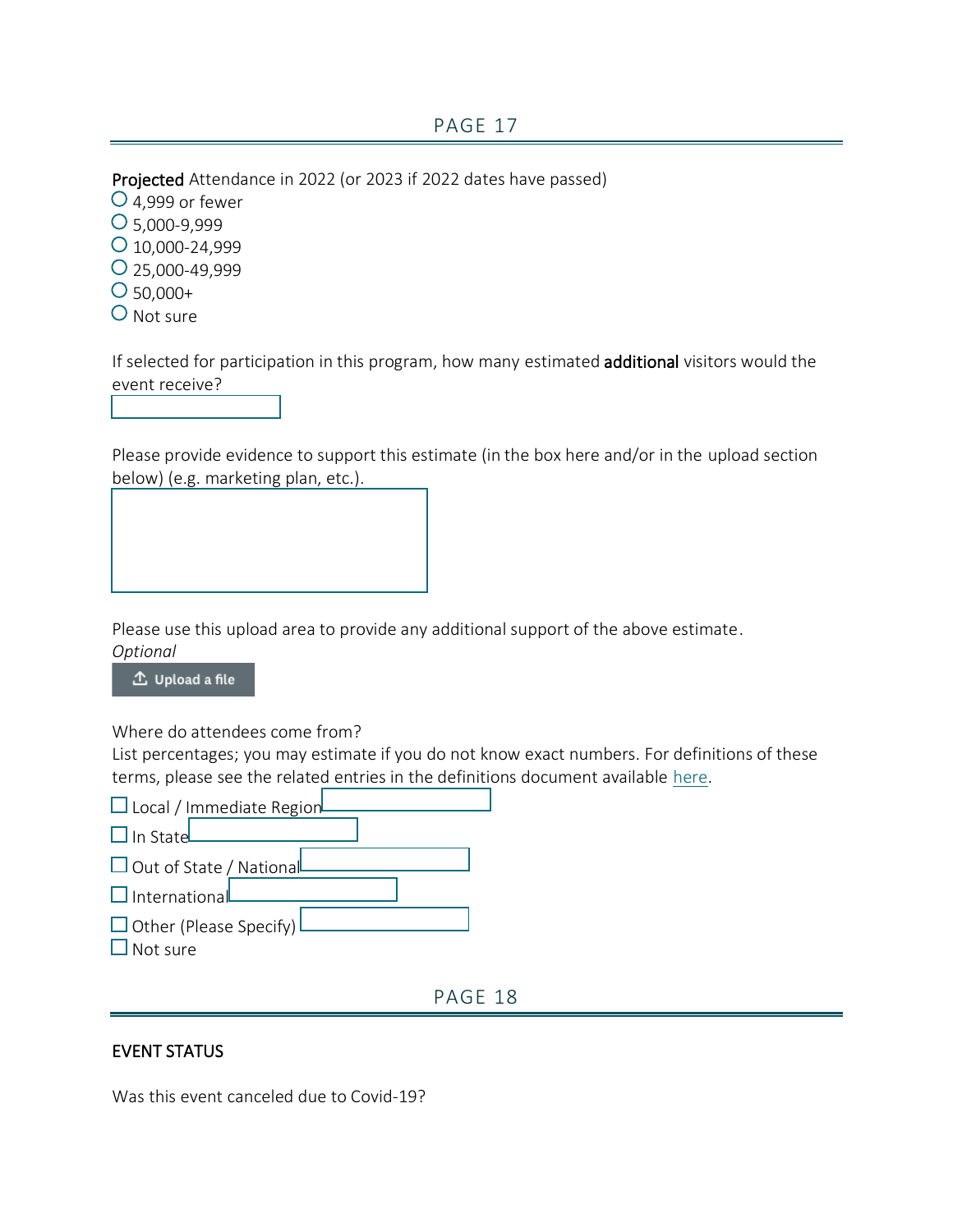If the event moved to a hybrid or virtual-only model, please reply No.  $\Box$  Yes, in 2020  $\Box$  Yes, in 2021  $\Box$  Yes, in 2022  $\Box$  No

### PAGE 19

Was the event format changed due to Covid-19 (not including years when the event was canceled)?

Please select all that apply; answers may be different for different years.

 $\Box$  Yes, the format changed from in-person only to virtual-only.

 $\Box$  Yes, the format changed from in-person only to hybrid (in-person and virtual).

 $\square$  No, the format stayed the same. SKIP TO PAGE 21

### PAGE 20

Will the event remain hybrid post-Covid, or will it return to in-person only?

 $\bigcirc$  The event will remain hybrid

 $\overline{O}$  The event will return to in-person only

### PAGE 21

Has this event recently been revived after having been discontinued (not including cancellations due to Covid-19)?

 $O$  Yes

O No SKIP TO PAGE 23

## PAGE 22

Why was the event originally discontinued, and why has it been revived?

PAGE 23

#### ORGANIZING BODY

Name of Primary Organizing Body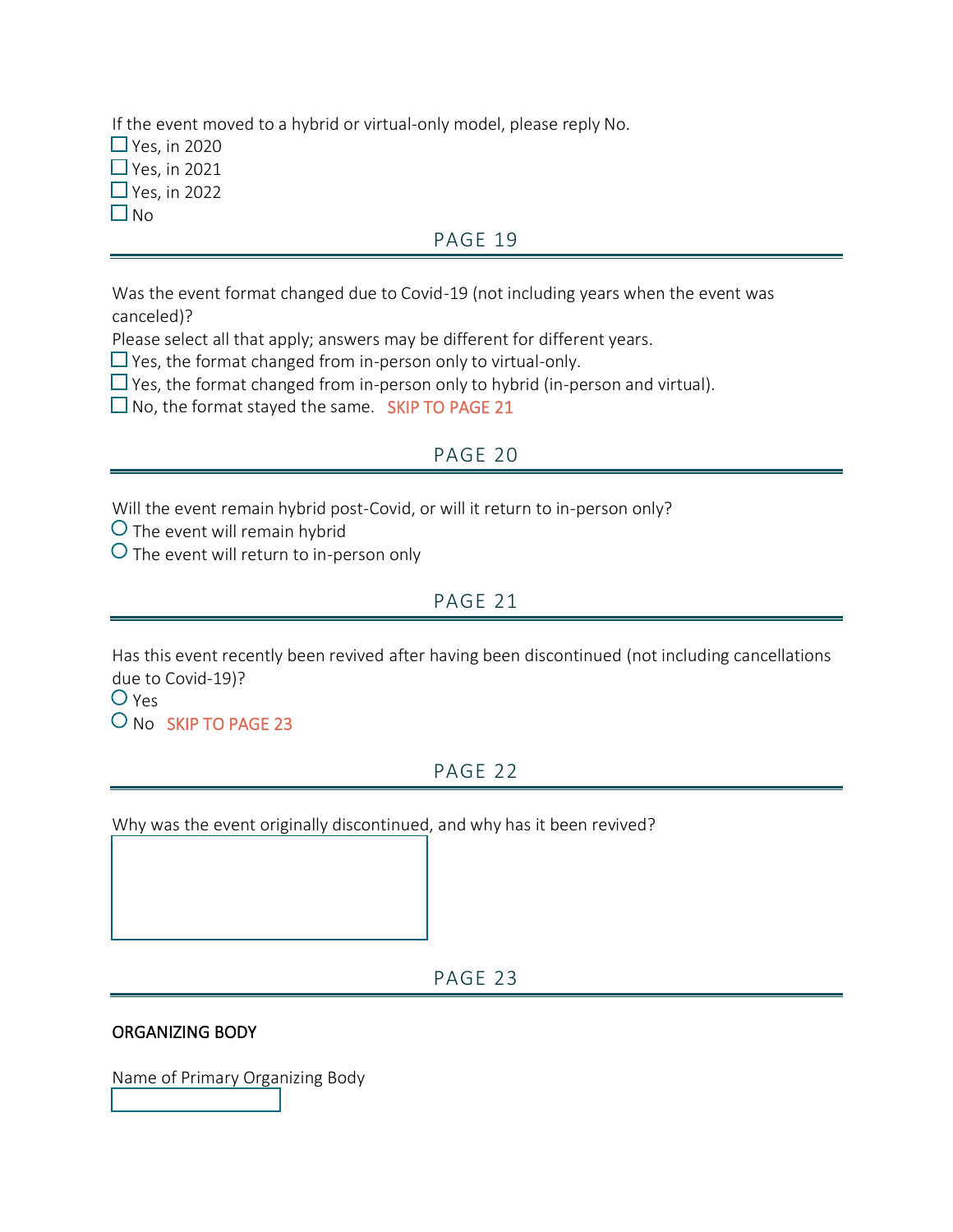Status of Primary Organizing Body Government entity O For-profit O Nonprofit

Please list any additional organizing bodies and their status (government entity, for-profit, nonprofit).

#### PARTNERSHIPS

For definition, please consult the document available [here.](https://nmtourism.smapply.io/protected/r/eyJoZnJlIjogMTIyMzA2MTk1LCAidnEiOiAxNzkxNDl9/Tourism_Event_Growth__Sustainability_Program_-_Application_Definitions_FY23.pdf) Please list all current partnerships and include their length (how long they have existed).

Please list any desired or future partnerships.

PAGE 24

### EVENT GOALS

What are the event's primary vision and goals? Who is the event meant to benefit?

What does success look like for this event (this year, next year, in five years, in ten years...)?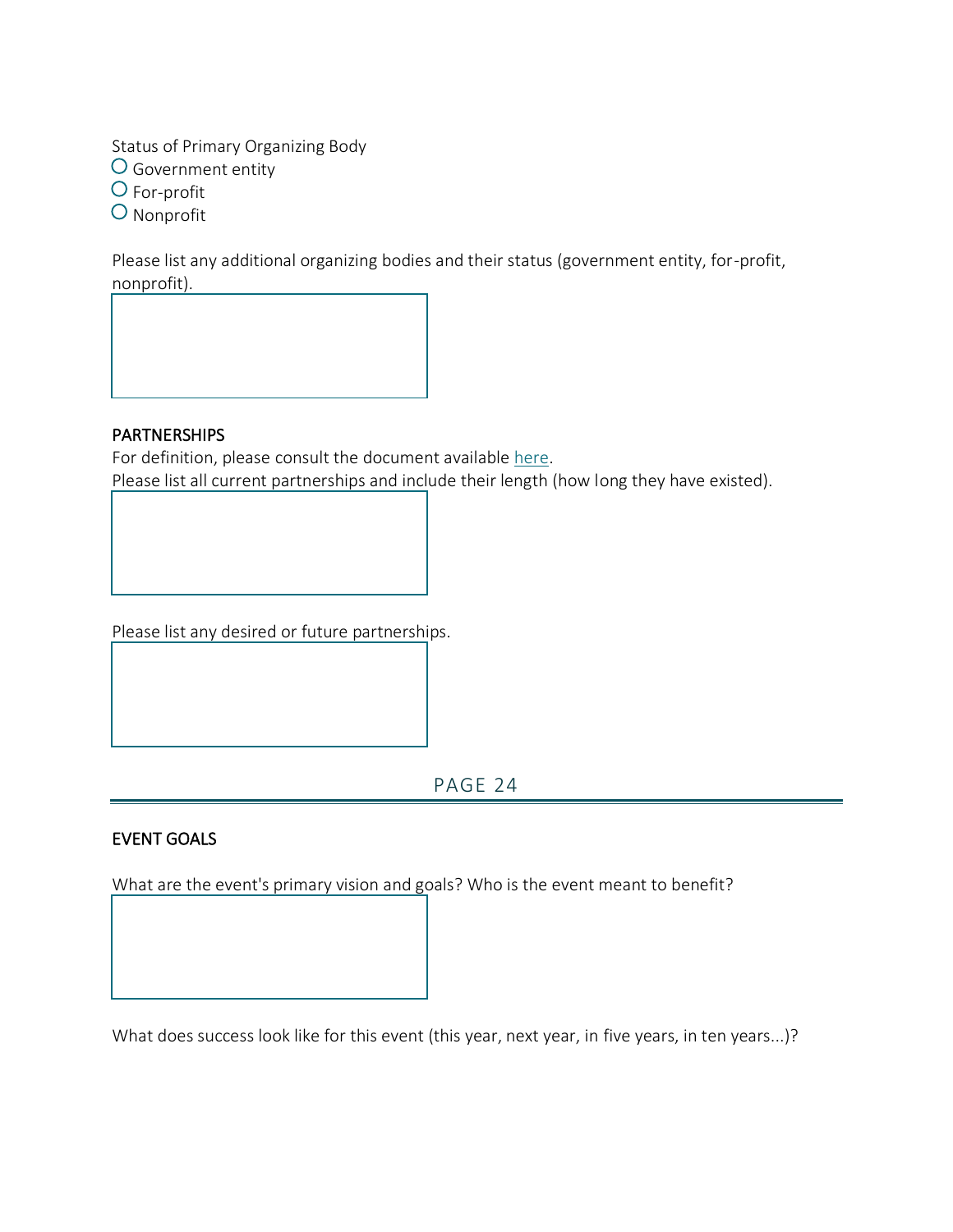

What needs does the event hope to address through participation in this program?

Please select which part(s) of the program you are interested in (select all that apply).

 $\square$  Event Accelerator and Up to \$5,000 to Execute Deliverables Provided

 $\Box$  Event Sponsorship IF NOT SELECTED, SKIP TO PAGE 26

 $\Box$  CoOp Events Advertising Program

# PAGE 25

How much sponsorship will you be applying for? Please note the maximum award tiers:

| <b>Attendees</b> | Maximum Award |
|------------------|---------------|
| 4,999 or fewer   | \$5,000       |
| 5,000-9,999      | \$10,000      |
| 10,000-24,999    | \$20,000      |
| 25,000-49,999    | \$30,000      |
| $50,000+$        | \$50,000      |

PAGE 26

#### CHALLENGES AND NEEDS

COVID-19 RECOVERY

\$

Please rate how the following pandemic-induced challenges have impacted the event on a scale of 1-10, with 1 being least challenging and 10 being extremely challenging.

|                        |   |   | n | ŏ |  |
|------------------------|---|---|---|---|--|
| Loss of staff          |   |   | Ω |   |  |
| Loss of funding        |   |   |   |   |  |
| Loss of sponsorship    |   | Ο |   | O |  |
| Changes in regulations | n |   | ∩ |   |  |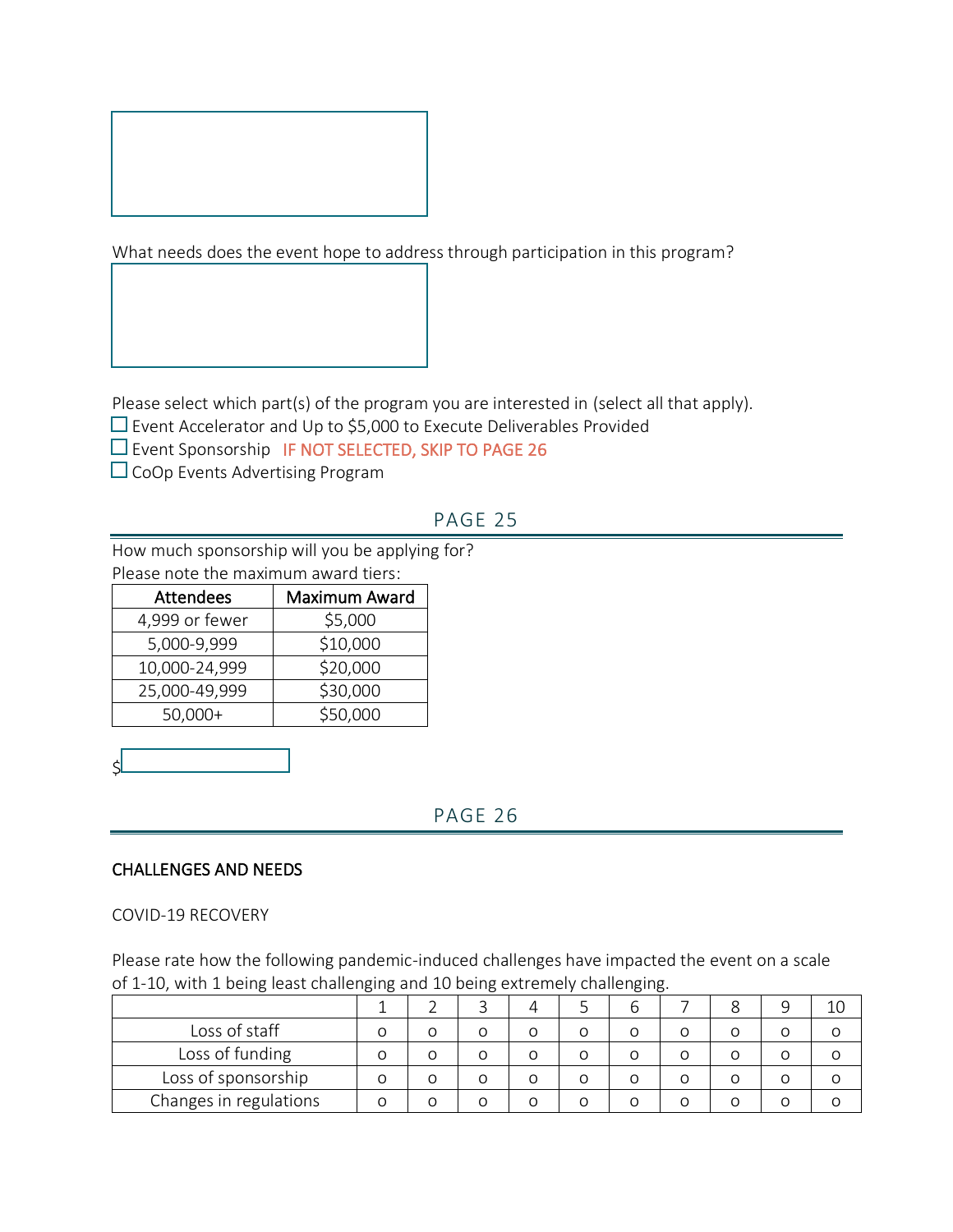| Other (Please Specify Below) |  |  |  |  |  |  |  |  |  |  |
|------------------------------|--|--|--|--|--|--|--|--|--|--|
|------------------------------|--|--|--|--|--|--|--|--|--|--|

If you selected Other above, please specify here.

VENUE

What is the status of the event venue(s)?

Select all that apply.

 $\Box$  Contracted

 $\square$  Selected but not contracted

 $\Box$  Not selected

 $\Box$  Had a venue, but contract fell through

 $\Box$  Other (Please Specify)

PROGRAMMING

What is the status of the event talent?

Select all that apply.

 $\Box$  Contracted

 $\square$  Selected but not contracted

 $\Box$  Not selected

 $\Box$  Had talent, but contract(s) fell through

 $\Box$  Not applicable

 $\Box$  Other (Please Specify)

What is the status of the event programming?

 $\square$  Finalized

 $\Box$  In planning phase

 $\Box$  Not yet started

 $\Box$  Other (Please Specify)

How will the event programming be expanded over time?

How will the event reach more audiences/areas of interest over time?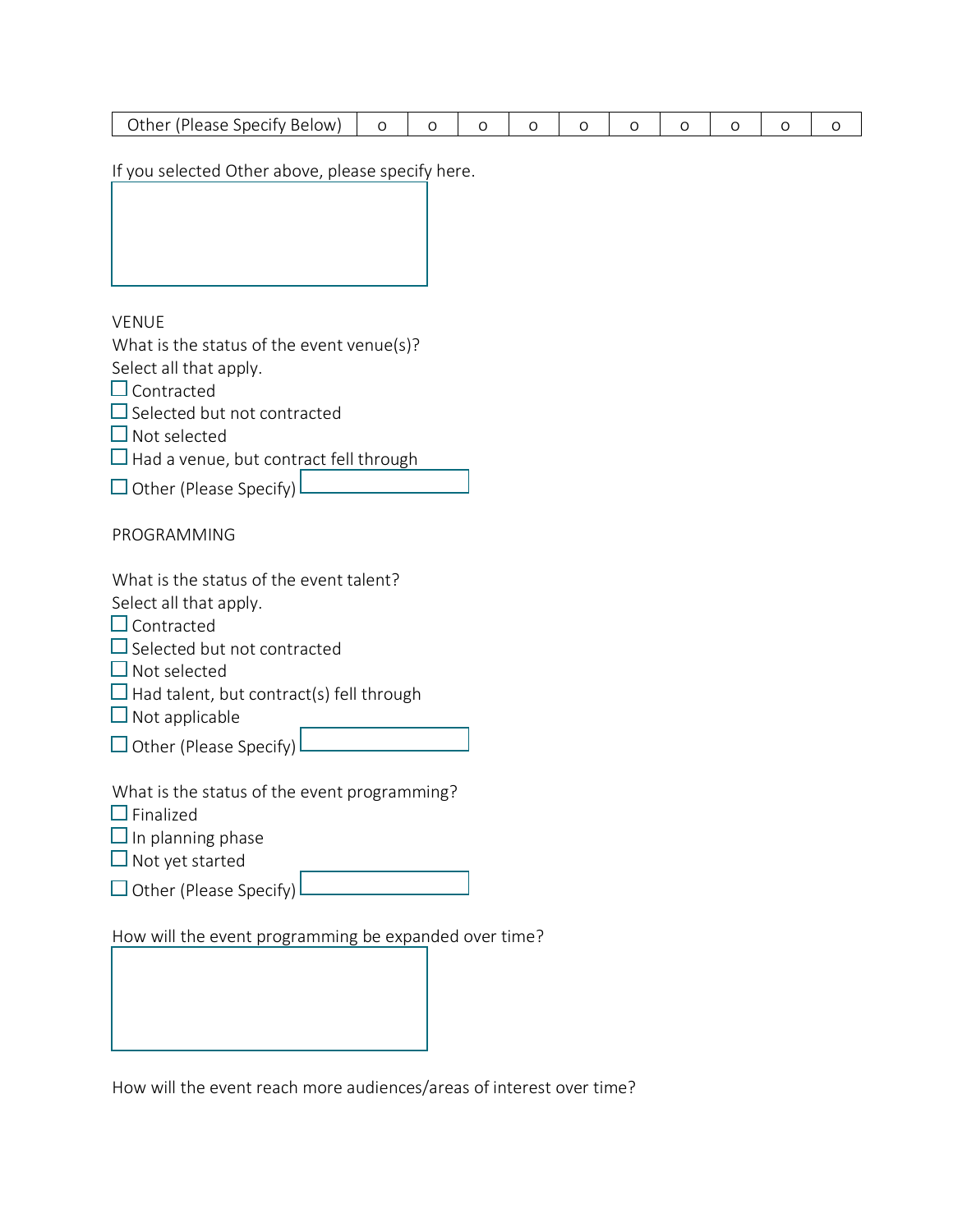

Does the event have a wish list of future programming that has not been able to be executed due to challenges?

 $O$  Yes O No SKIP TO PAGE 28

### PAGE 27

Please describe the wish list of future programming that has not been able to be executed due to challenges.

### PAGE 28

Please upload a list or schedule of the event's current programming.

 $\hat{\mathbb{L}}$  Upload a file

### PAGE 29

### DATA COLLECTION & ANALYSIS

Is information currently collected about the event and/or event attendees?  $O$  Yes O No SKIP TO PAGE 31

### PAGE 30

What data/information is currently collected?

Select all that apply. For definitions of these terms, see the definitions document available [here.](https://nmtourism.smapply.io/protected/r/eyJoZnJlIjogMTIyMzA2MTk1LCAidnEiOiAxNzkxNDl9/Tourism_Event_Growth__Sustainability_Program_-_Application_Definitions_FY23.pdf)

- $\Box$  Number of attendees/participants and/or number of tickets sold
- $\Box$  Average group size
- $\square$  Attendee/participant demographics
- $\square$  Percentage of attendees from outside community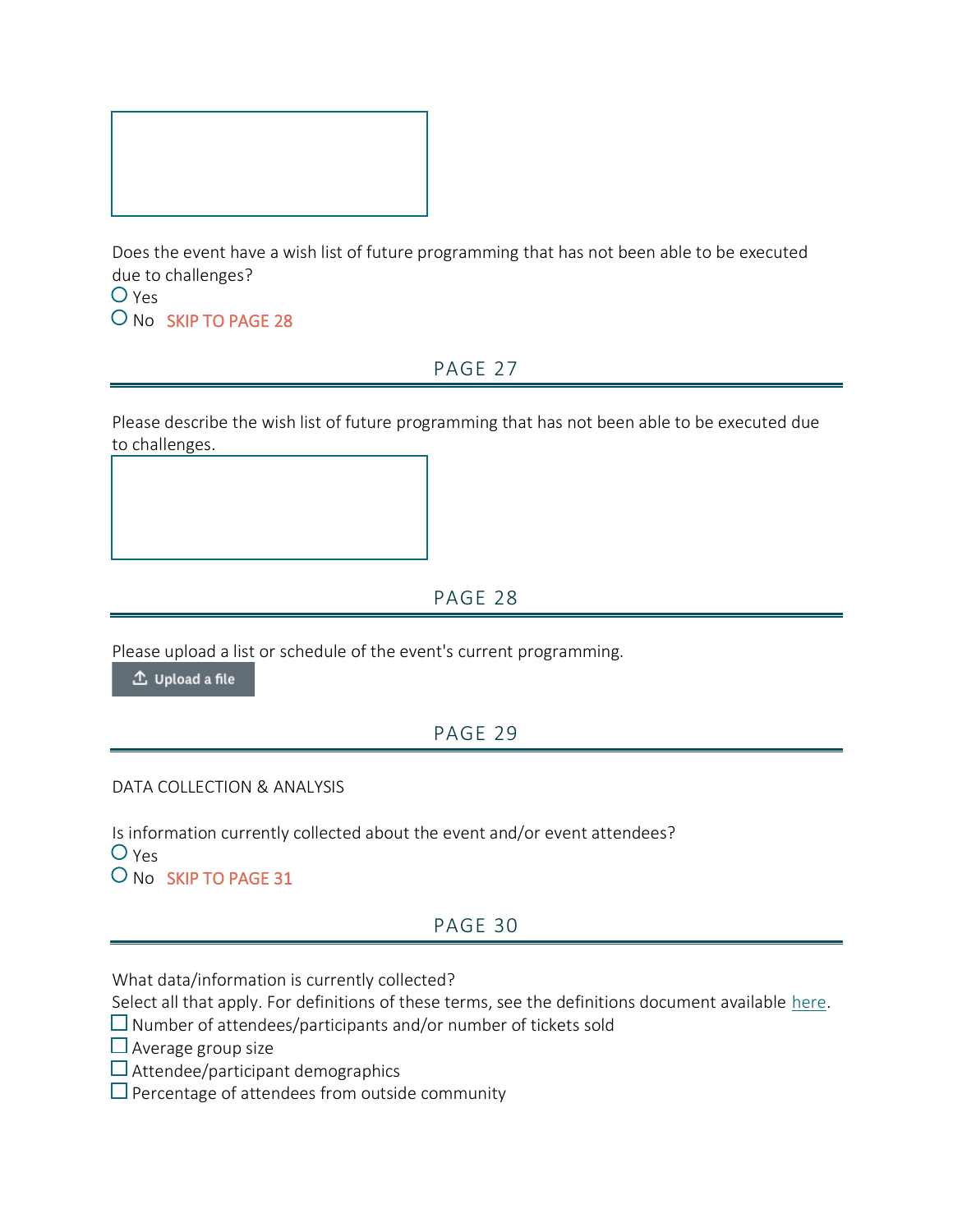$\Box$  Ticket and/or package price(s)

 $\Box$  Average number of days attended

 $\Box$  Average number of nights in area

 $\square$  Percentage of attendees staying at commercial lodging

 $\Box$  Average nightly lodging cost

 $\Box$  Average daily spend on food/beverage

 $\square$  Average daily spend on non-food/beverage items

 $\square$  Attendee transportation type (car (own/rental), RV, plane, etc.)

 $\square$  Average transportation costs (including gas/fuel)

 $\Box$  Other (Please Specify)

Please upload any relevant information or data.

△ Upload a file

How is data currently collected and analyzed for statistical purposes?

# PAGE 31

Are there any challenges in collecting or analyzing event data? O Yes O No SKIP TO PAGE 33

# PAGE 32

Please describe these challenges in collecting or analyzing event data.

### PAGE 33

MEDIA PRESENCE AND DISCOVERABILITY

Does this event currently have a media plan? O Yes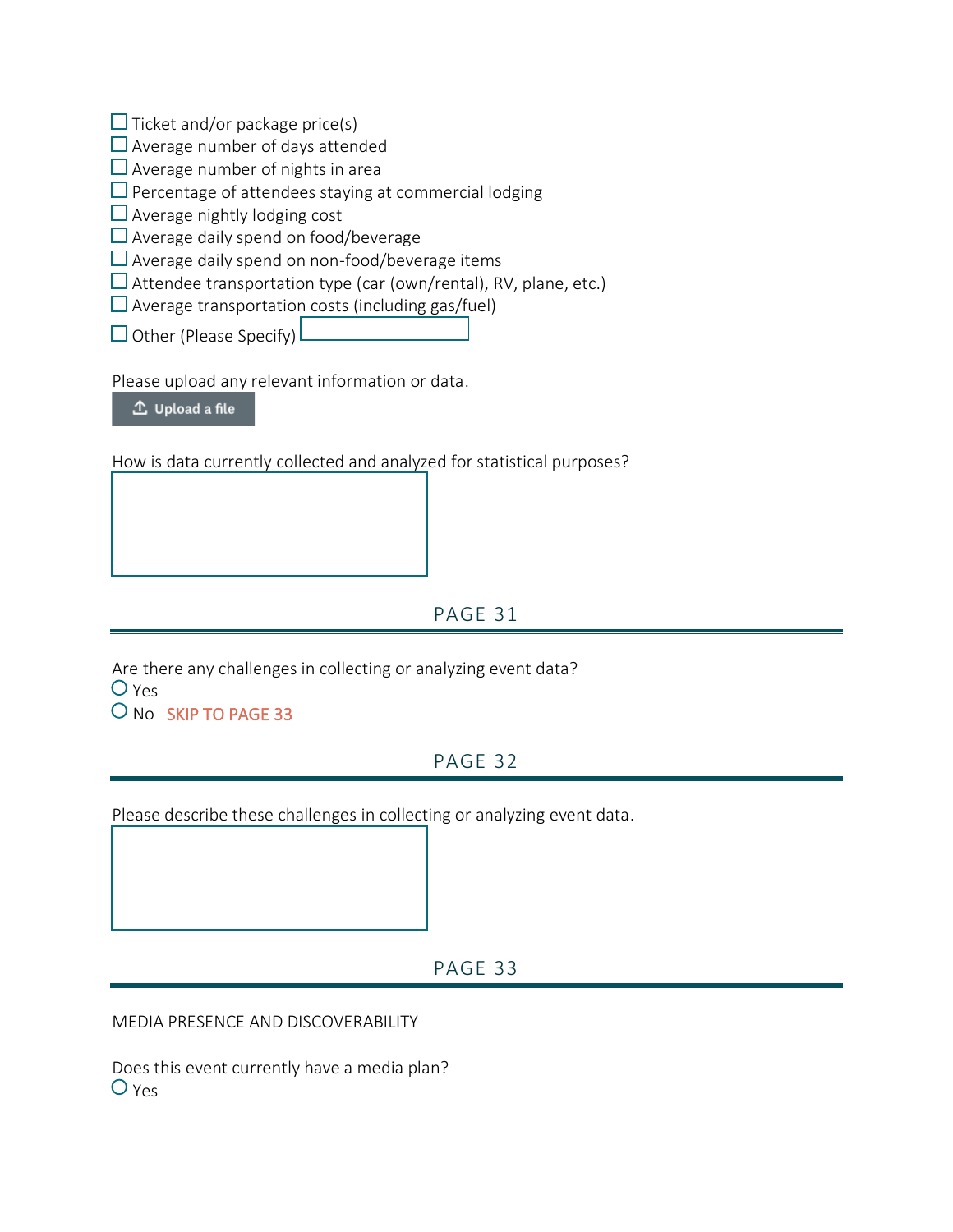### O No SKIP TO PAGE 35

PAGE 34

Please describe the event's media plan.

### PAGE 35

Does this event currently have a strategic marketing plan? O Yes O No SKIP TO PAGE 37

# PAGE 36

Please describe the event's strategic marketing plan.

PAGE 37

FINANCES

Does the event currently have a multi-year budget and/or financial plan?  $O$  Yes O No SKIP TO PAGE 39

### PAGE 38

Please describe the event's multi-year budget and/or financial plan.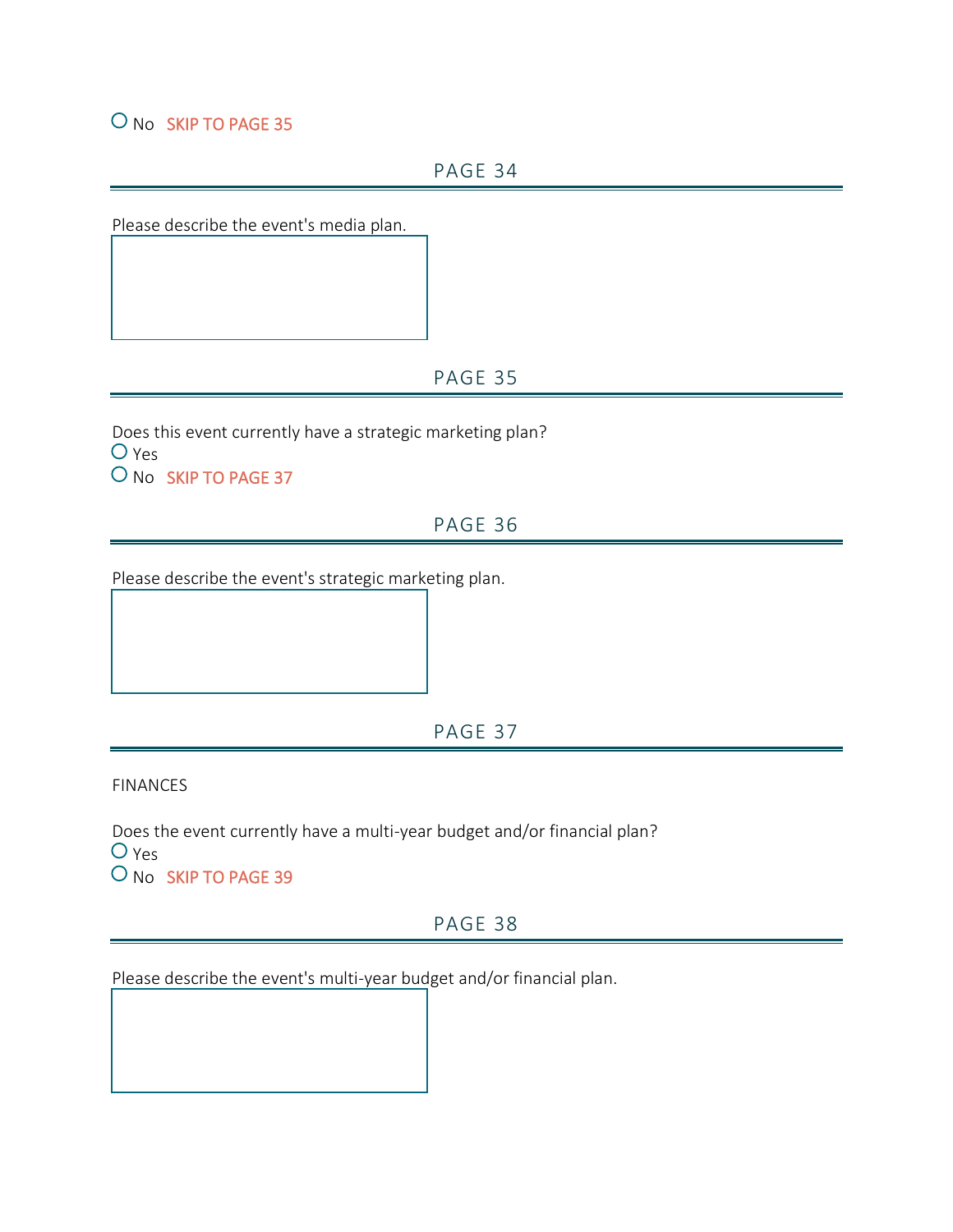#### CONTINUITY AND GROWTH

Please describe the current status of community buy-in for this event, including support received and challenges faced. Include how the local community/communities currently or could contribute to the event's various phases.

Community is defined as: any persons or entities affected by the event or involved in any stage of the event; local residents; local businesses; local/immediate region organizations; public entities (Mayor's Office, Town Council, DMO, COG, other elected officials, utility companies, DOT, etc.); local/immediate region media and sponsors; volunteers, volunteer organizations; etc.



Does the event currently include diverse audiences in its planning, implementation, and ongoing growth and improvement?

 $O$  Yes O No SKIP TO PAGE 41

# PAGE 40

Which audiences does the event currently include, and how?

What additional audiences could potentially be included in these processes?

PAGE 41

Does this event currently rely on any weather-related conditions (for instance, outdoor events requiring moderate temperatures; events related to agriculture; ski/water sports; etc.)?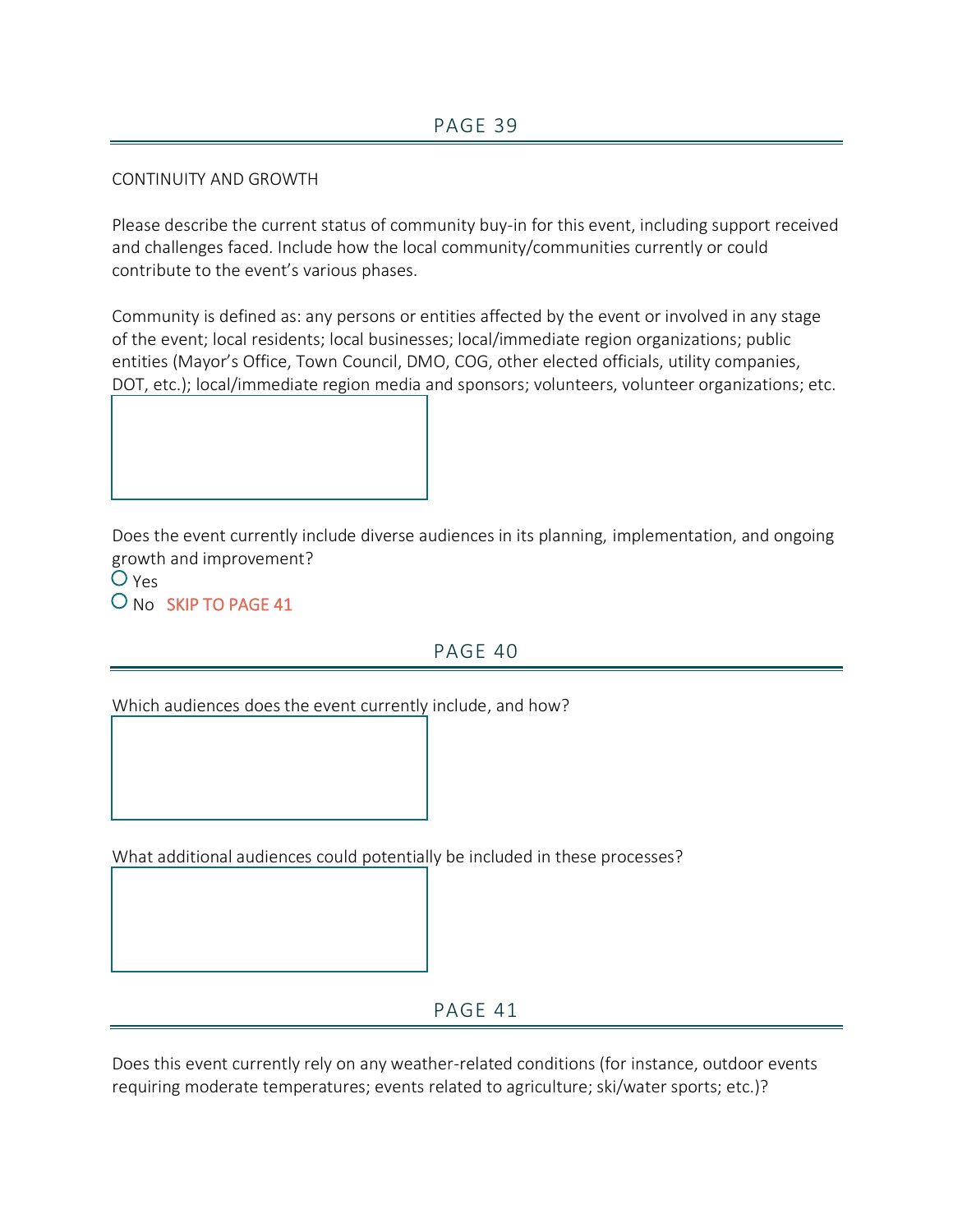$O$  Yes O No SKIP TO PAGE 43

# PAGE 42

Please specify the weather-related conditions upon which the event relies.

# PAGE 43

Has this event faced any weather-related challenges?  $O$  Yes O No SKIP TO PAGE 45

PAGE 44

Please specify the weather-related challenges faced.

PAGE 45

PERMITTING & INSURANCE

Does this event require permitting of any kind?  $O$  Yes O No SKIP TO PAGE 48

PAGE 46

Please select all that apply.

 $\Box$  Federal

 $\Box$  State

 $\Box$  County

 $\Box$  Other (Please Specify)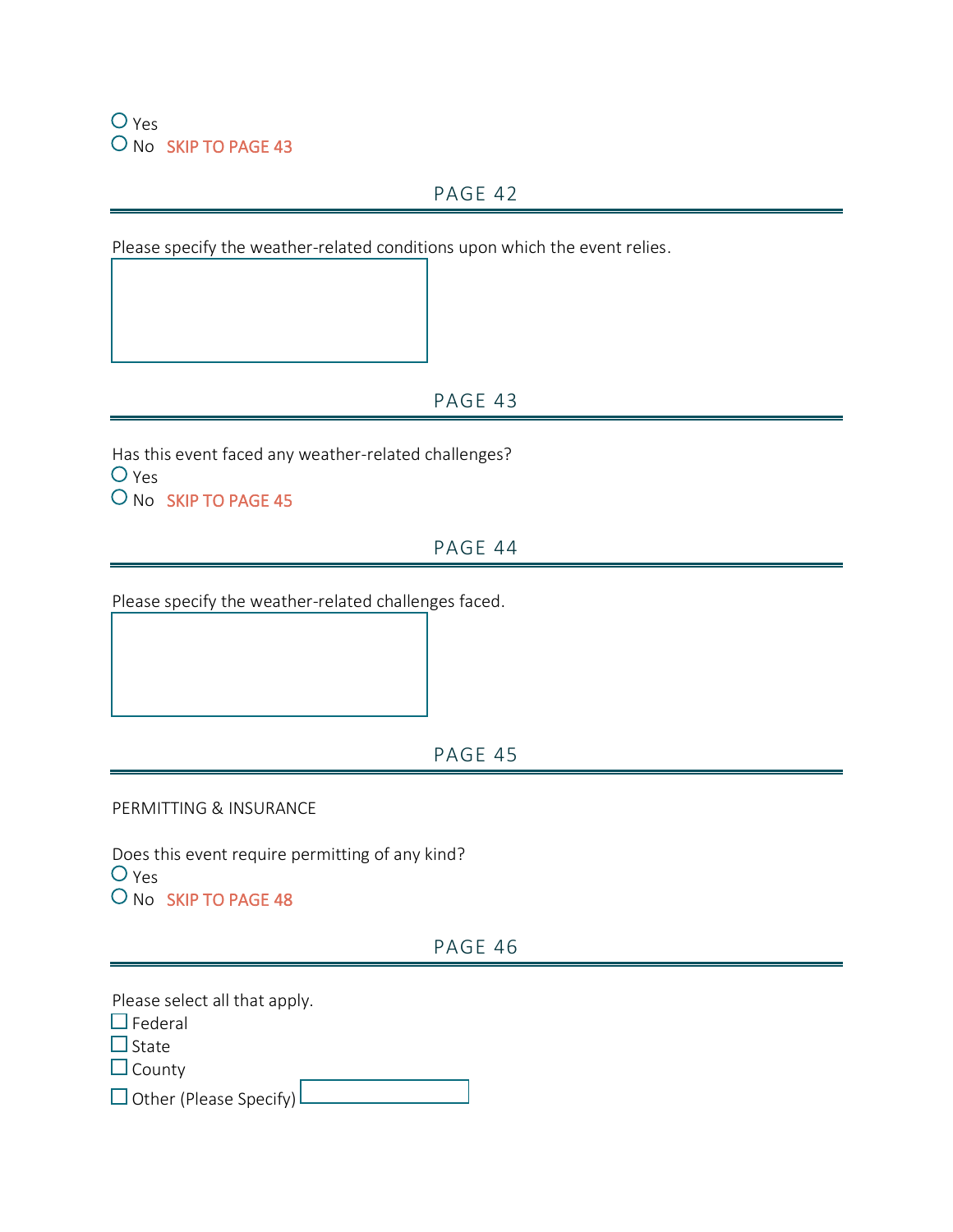Does this event currently face any challenges with permitting?  $O$  Yes O No SKIP TO PAGE 48

### PAGE 47

Please describe these permitting challenges.

PAGE 48

Does this event require insurance of any kind?  $O$  Yes O No SKIP TO PAGE 51

PAGE 49

Does this event currently face any challenges with insurance?  $O$  Yes O No SKIP TO PAGE 51

### PAGE 50

Please describe these insurance challenges.

PAGE 51

ECONOMIC IMPACT

Please complete the following items to the best of your ability. Enter data for the event's 2019 edition and for the event's most recent edition.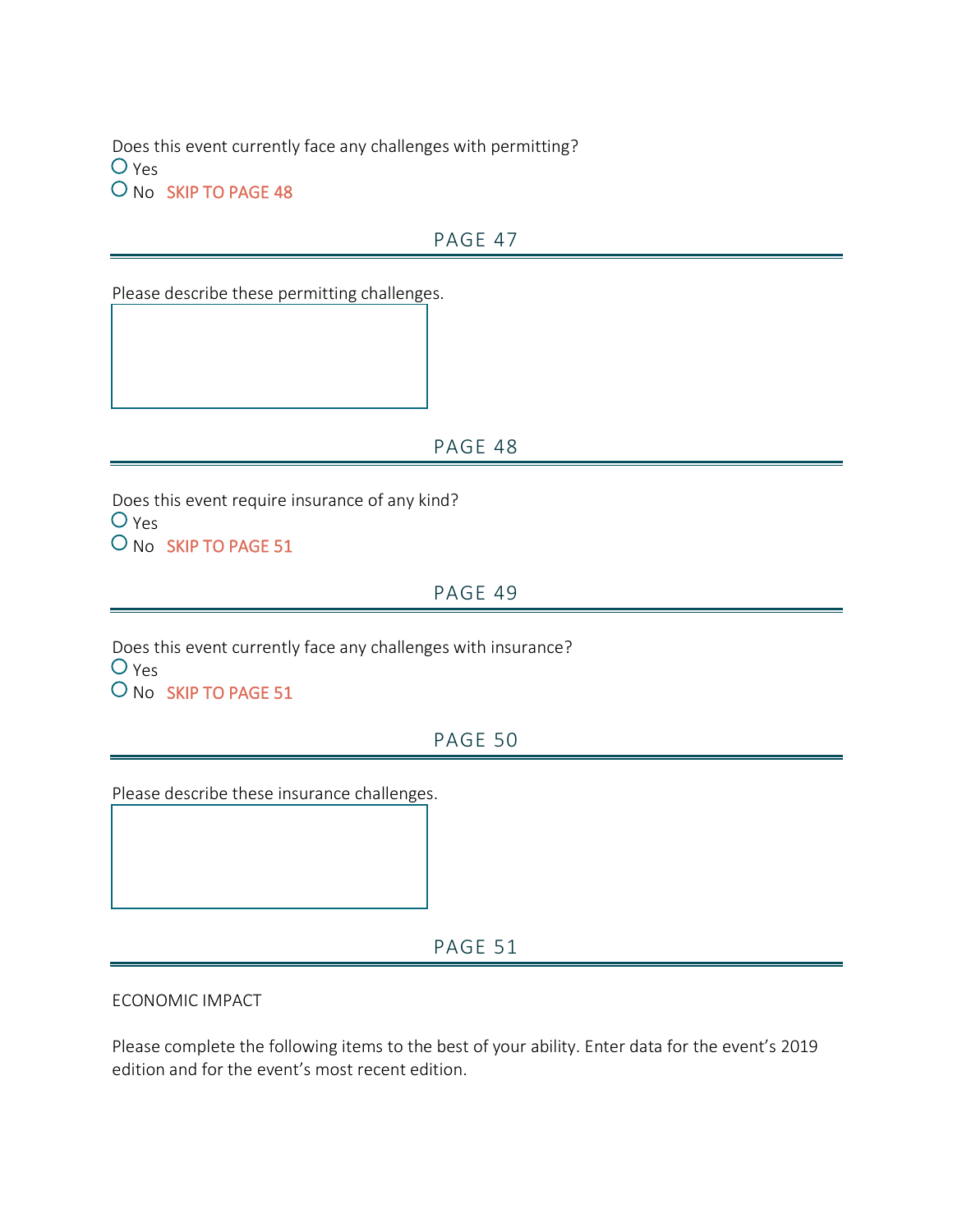If data has not been collected for an item, please enter Not Collected.

For definitions, please see the entry for "Economic Impact" in the document found [here.](https://nmtourism.smapply.io/protected/r/eyJoZnJlIjogMTIyMzA2MTk1LCAidnEiOiAxNzkxNDl9/Tourism_Event_Growth__Sustainability_Program_-_Application_Definitions_FY23.pdf)

|                              | 2019 Edition | <b>Most Recent Edition</b> |
|------------------------------|--------------|----------------------------|
| Number of Tickets Sold       |              |                            |
| Price Per Ticket             |              |                            |
| Number of Attendees          |              |                            |
| Percent of Attendees from    |              |                            |
| <b>Outside Community</b>     |              |                            |
| Average Group Size           |              |                            |
| Average Number of Days       |              |                            |
| Attended                     |              |                            |
| Average Number of Nights in  |              |                            |
| Area                         |              |                            |
| Percent of Attendees Staying |              |                            |
| at Commercial Lodging        |              |                            |
| Average Nightly Lodging Cost |              |                            |
| Average Daily Spend on Food  |              |                            |
| and Beverage                 |              |                            |
| Average Daily Spend on Other |              |                            |

Please upload any relevant documents related to the event's economic impact. *Optional*

△ Upload a file

# PAGE 52

### SPONSORSHIP

Does the event have multiple components or themes? If yes, please list. If no, please enter N/A. (e.g. a space festival with STEM activities; a river festival combining family-friendly and outdoor recreation activities; etc.)

What percentage of the event's total revenue currently comes from sponsorship contributions?  $\mathsf{\mathsf{J}}\mathsf{\mathsf{S}}$  IF 0, SKIP TO PAGE 54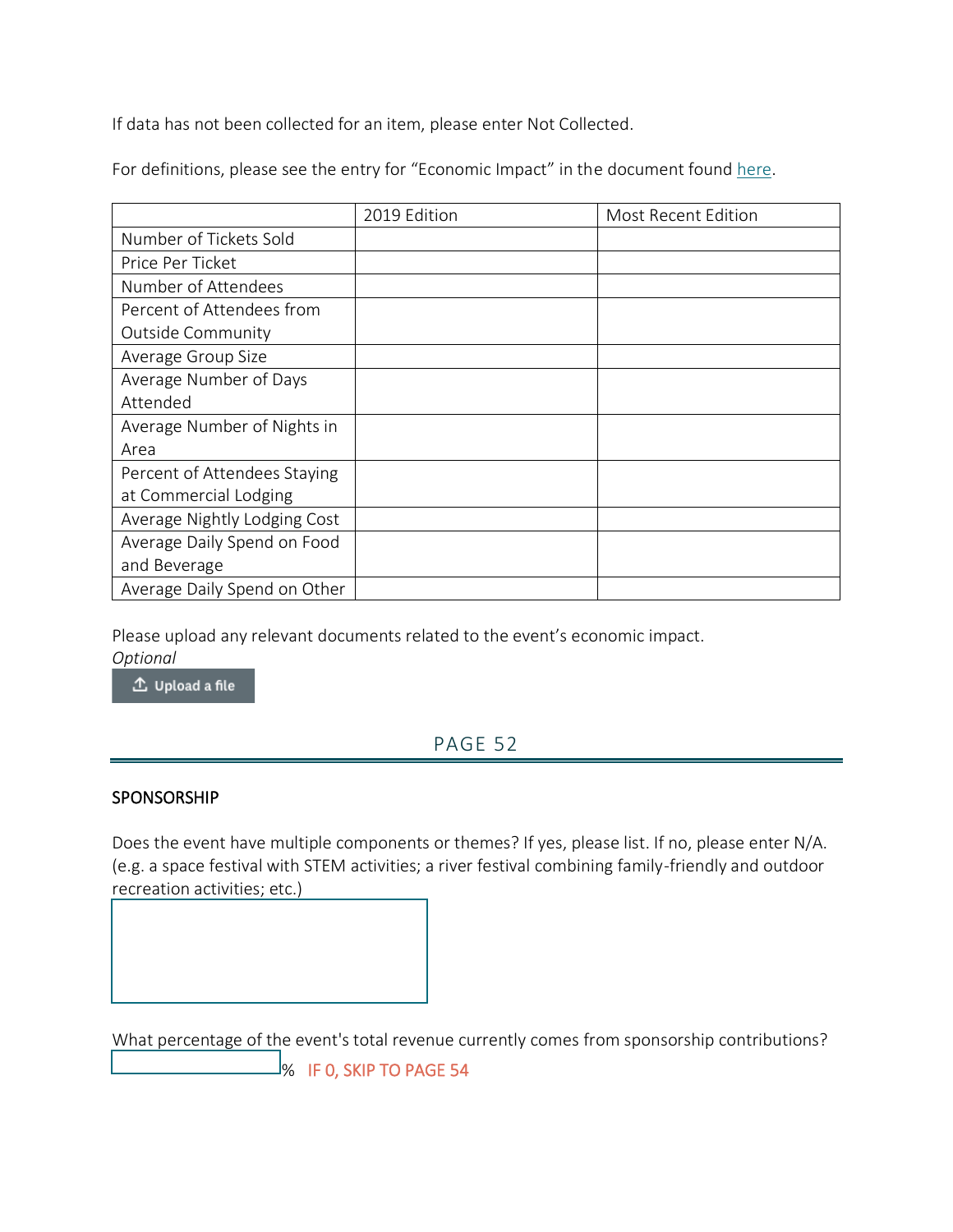#### CURRENT SPONSORSHIPS

Please list all sponsorships the event currently has. For definitions, consult the document available [here.](https://nmtourism.smapply.io/protected/r/eyJoZnJlIjogMTIyMzA2MTk1LCAidnEiOiAxNzkxNDl9/Tourism_Event_Growth__Sustainability_Program_-_Application_Definitions_FY23.pdf)

|    | <b>Sponsor Name</b> | <b>Sponsor Location</b> | Contribution / Sponsorship Type |
|----|---------------------|-------------------------|---------------------------------|
|    |                     |                         |                                 |
|    |                     | Dropdown options        | Dropdown options                |
|    |                     | Local/Immediate Region  | Cash Only                       |
|    |                     | In-State                | In-Kind Only                    |
|    |                     | Out-of-State / National | Cash & In-Kind                  |
|    |                     | <i>International</i>    | Other                           |
|    |                     | Other                   | Unsure                          |
|    |                     | Unsure                  |                                 |
| 1  |                     |                         |                                 |
|    |                     |                         |                                 |
| 20 |                     |                         |                                 |

If the event has more than 20 current sponsors, list them here (name, location, contribution / sponsorship type).

*Optional*

# PAGE 54

Please list all sponsorships currently under negotiation or being applied for.

If there are none, please enter N/A.

Please list any desired sponsorships which have been identified for the event. If there are none, please enter N/A.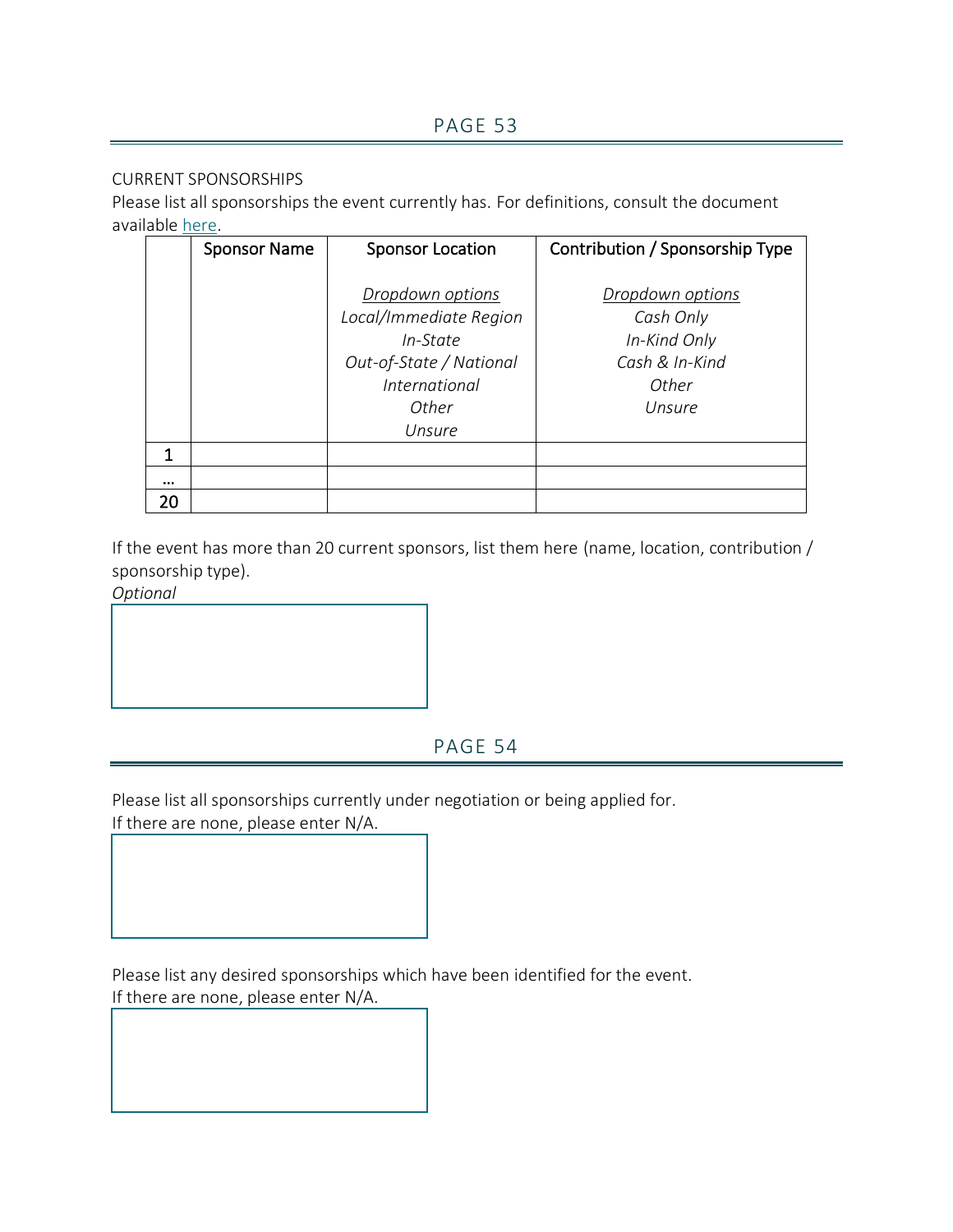Please upload a list of the event's sponsorable items.

(e.g. main and ancillary stages, beer/wine garden, vendor marketplace, children's area, t-shirts and merchandise, VIP section, VIP-style packages, etc.)

 $\triangle$  Upload a file

Please identify all currently available funding sources (not including sponsorships).

PAGE 55

### STATEMENT OF COMMITMENT

I, the undersigned, understand that by submitting this application I agree to participate fully in the Tourism Event Growth & Sustainability Program if selected for participation. I understand that the New Mexico Tourism Department reserves the right to discontinue my participation in the program if I do not fulfill these commitments at any point in the program.

I agree to:

- Attend scheduled calls and meetings; one cancellation/reschedule is permitted in case of emergency.
- Support the mission, vision, values, and goals of the event as defined through participation in the program.
- Remain engaged in the event's ongoing success throughout the entirety of the process, including implementation and ongoing sustainability efforts.
- Acknowledge that any failure to adhere to the parameters set forth herein may affect the event's eligibility for future awards.

If selected for the Event Accelerator, I agree to:

- Provide all required documentation and information, including but not limited to:
	- o Scope of work with detailed deliverables that address the specific opportunities identified in the Online Discoverability Audit prior to commencement
	- o Reimbursement request with proof of execution and proof of payment to vendor
- Provide an eligible fiscal agent to administer all funds provided through this program.

If selected for the Event Sponsorship, I agree to:

- Provide all required documentation and information.
- Raise the same amount in cash sponsorships as the amount given by NMTD.
- Provide brand impressions equal to the contract amount.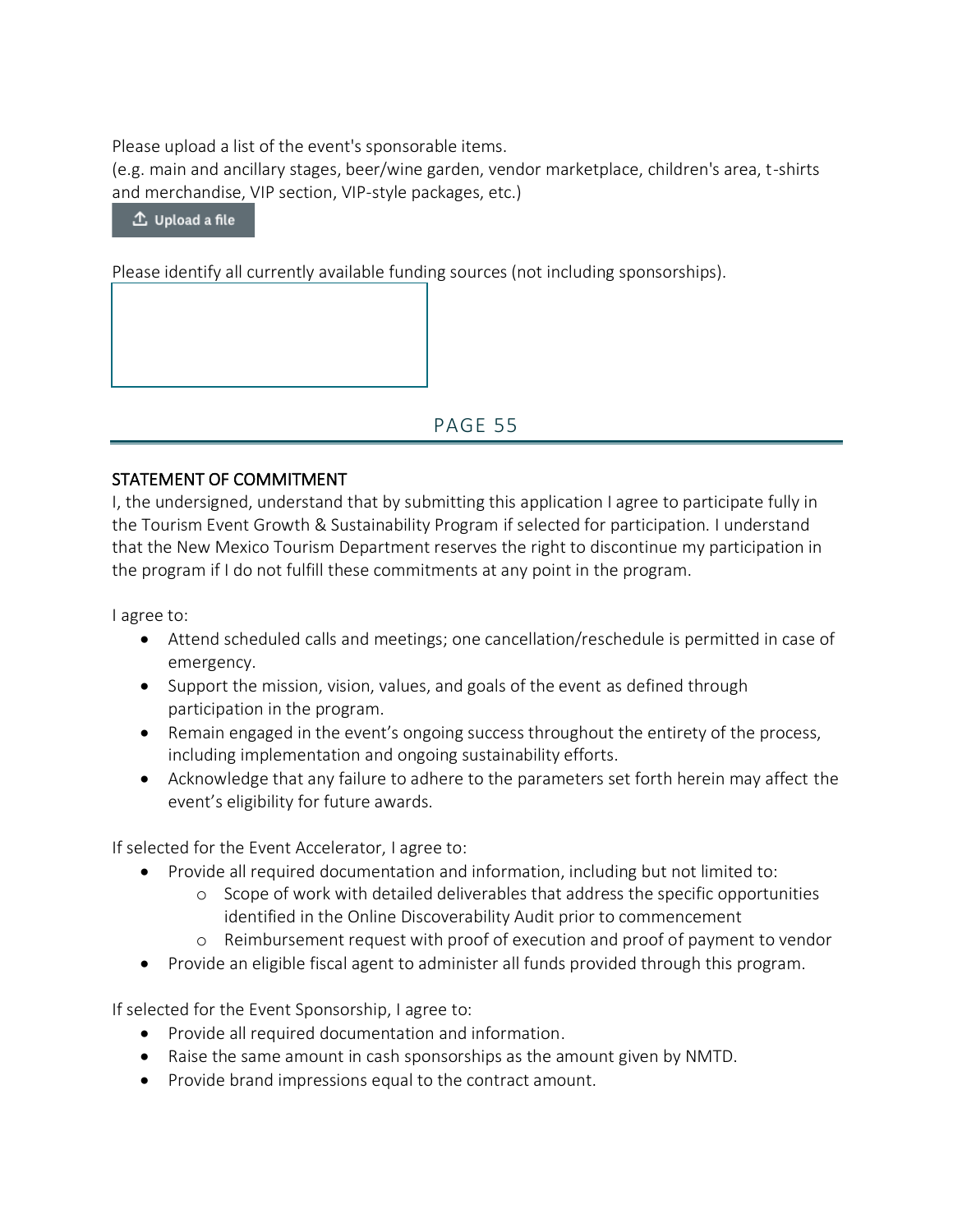- Provide any additional information necessary to evaluate eligibility for participation in a national sponsorship sales program.
- Provide an eligible fiscal agent to administer all funds provided through this program.

If selected for the CoOp Events Advertising Program, I agree to:

- Provide all required documentation and information, including but not limited to:
	- o Selections from menu of marketing opportunities
- Meet or exceed the requirements to promote the event through advertising and media efforts as defined in the Award Summary, as approved by NMTD.
- Make all payments in accordance with the requirements provided by NMTD.
- Agree to follow the established New Mexico True Brand Style Guide available here.
- Obtain prior approval from NMTD for any and all use of the New Mexico True Brand. NMTD reserves the right to inspect any usage of the Brand to ensure proper quality and consistency.
- Collaborate with NMTD, providing timely inputs and responses to communications that ensure successful execution of all initiatives.
- Provide an eligible fiscal agent to administer all funds provided through this program and the required co-funding.

Today's Date

MM/DD/YYYY

Signature

# PAGE 56

### LETTERS OF SUPPORT

\_\_\_\_\_\_\_\_\_\_\_\_\_\_\_\_\_\_\_\_\_\_\_

Please upload letters of support from the event's town/city representative, county representative, Chamber of Commerce, and DMO. Applications which do not have a letter of support from each of these entities will not be considered for program participation.

Town/City Letter of Support

 $\mathbf{\hat{L}}$  Upload a file

County Letter of Support

 $\triangle$  Upload a file

Chamber of Commerce Letter of Support

 $\triangle$  Upload a file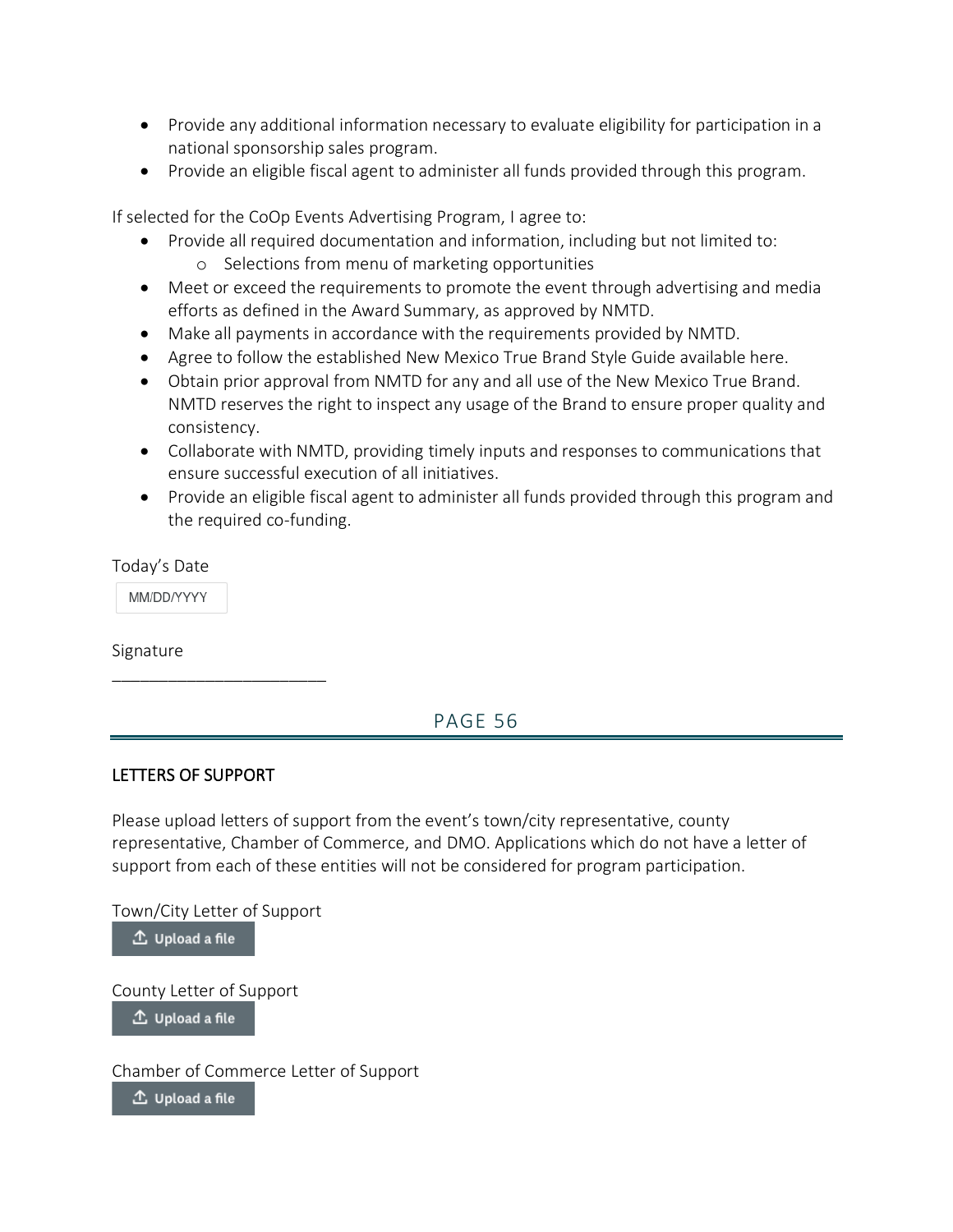DMO Letter of Support

 $\mathbf{\hat{\perp}}$  Upload a file

# PAGE 57

#### ADDITIONAL UPLOADS (OPTIONAL)

If desired, you may use this section to upload any additional materials pertinent to this application.

 $\hat{\mathbb{L}}$  Upload a file

### IF COOP EVENTS ADVERTISING PROGRAM WAS CHECKED IN THE LAST QUESTION ON PAGE 24, APPLICATION CONTINUES TO NEXT PAGE. IF NOT CHECKED, APPLICATION ENDS.

# PAGE 58 – EVENTS COOP APPLICATION SECTION

This section of the application is specifically for the CoOp Events Advertising Program.

Submissions will be evaluated based on your responses to the following questions and supporting documentation. NMTD will consider your responses to the following questions, MMP menu requests, and other factors to make its decision. Partner investments toward approved items will be matched 2:1 by NMTD.

### PAGE 59

#### NARRATIVE

This is your opportunity to tell us more about your event and describe ways in which you plan to collaborate and leverage this program to grow your event.

OVERVIEW

Explain how your event is quintessentially New Mexican. What about it appeals to your target market? How does it contribute to overnight stays/visitor spending?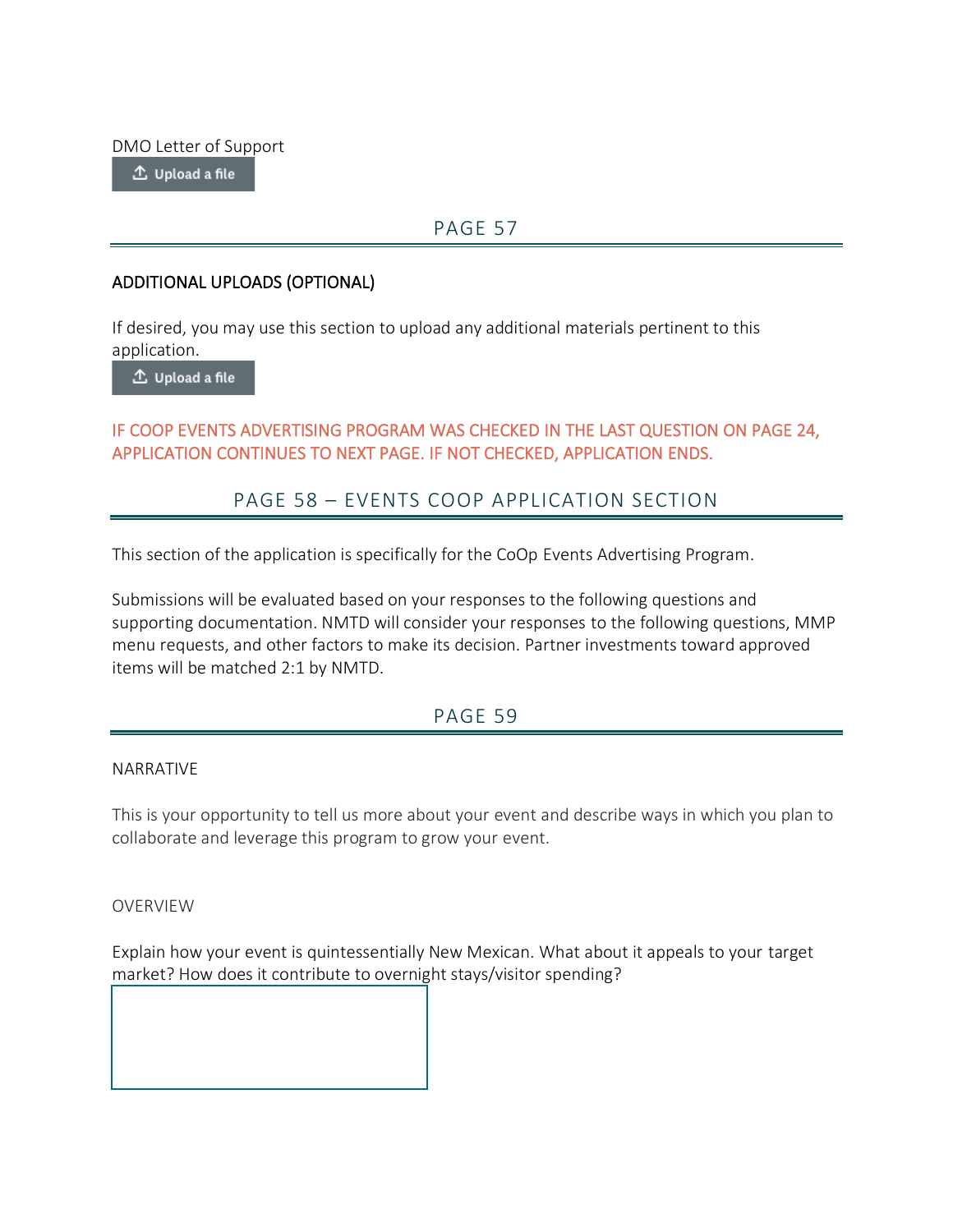COLLABORATION

List key collaborators, members, and roles within the organization that will support CoOp initiatives and investments.

List external stakeholders who will actively participate and the role each will play toward the event's overall success (e.g. part of the decision-making process, creative team, additional funding source, etc.). Do not include those who are receiving payment for services rendered.

MARKETING

Please provide the event's website URL and all social media handles.

How do you market your event?

Provide a written example of a marketing message with associated "call to action" that illustrates trip conversion power. You may choose to upload a visual example at the end of this application.

How will initiatives provided through this program complement your event marketing plan as a whole?

Include information about any planned advertising initiatives and campaigns outside of CoOp.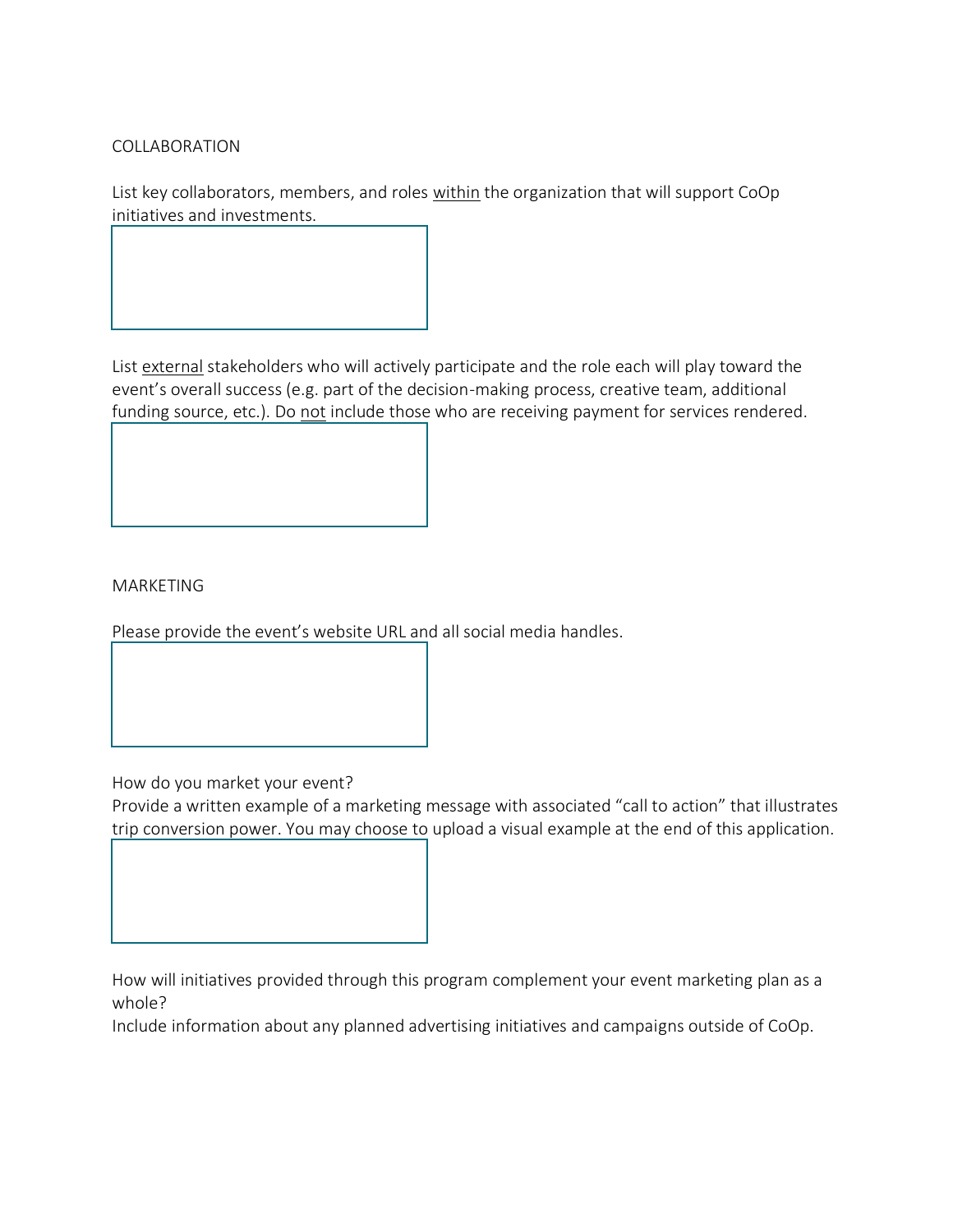

#### BUDGET

Indicate whether there are/will be any other funding sources from outside your organization (e.g. federal funds or contributions from the private sector). Funds from for-profit entities may not exceed 49% of the awarded entity's total investment.



# PAGE 60

DOCUMENT UPLOADS

IRS Nonprofit Letter

If the applicant organization and/or fiscal agent identified are nonprofit organizations, upload evidence of nonprofit status for each.

If neither the applicant organization nor the fiscal agent are nonprofit organizations, skip this item.

*Accepted formats: DOC, DOCX, PDF*

 $\hat{\mathbb{L}}$  Upload a file

Example Advertisement (Optional)

Upload a marketing message with associated "call to action" that illustrates trip conversion power.

*Accepted formats: PDF, JPG, PNG*

△ Upload a file

### PAGE 61

#### SIGNATURE OF ORGANIZATION/CONTRACTUAL CONTACT

Understanding that this is a competitive process, I have read and reviewed this application and all supporting documentation for completeness, quality, and accuracy.